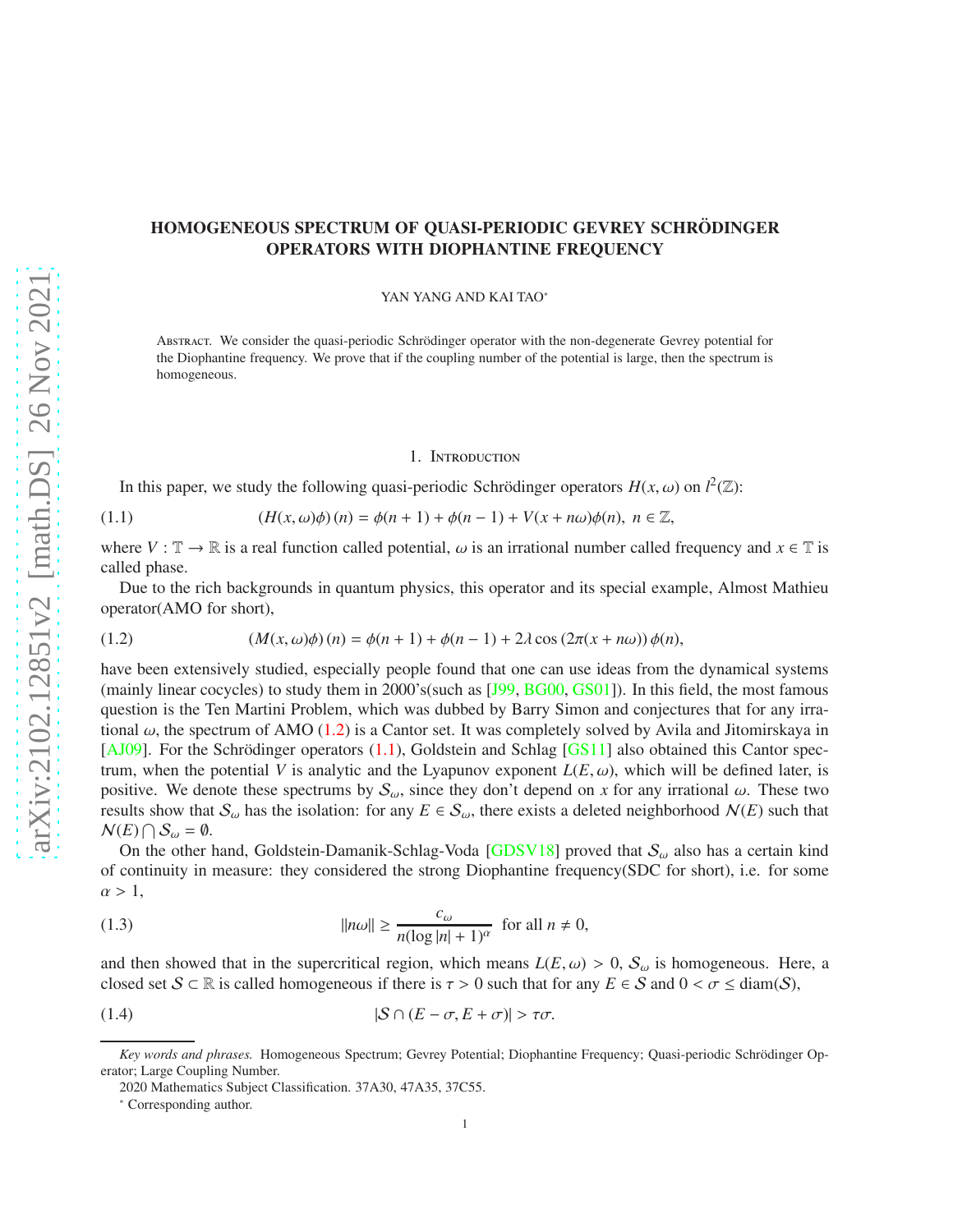#### 2 YAN YANG AND KAI TAO∗

The homogeneity of the spectrum also plays an essential role in the inverse spectral theory of almost periodic potentials(refer to the fundamental work of Sodin- Yuditskii [\[SY95,](#page-24-4) [SY97\]](#page-24-5)). It was shown that the homogeneity of the spectrum implies the almost periodicity of the associated potentials. What's more, it is deeply related to Deift's conjecture [\[BDGL15,](#page-23-2) [DGL17\]](#page-24-6), who asked whether the solutions of the KdV equation are almost periodic if the initial data is almost periodic. So after the work [\[GDSV18\]](#page-24-3) was submitted on arXiv in 2015, the research of the homogeneous spectrum becomes a hot spot in our field.

In [\[LYZZ17\]](#page-24-7), Leguil-You-Zhao-Zhou proved that for a measure-theoretically typical analytic potential,  $S_{\omega}$  is homogeneous with the SDC frequency. For the AMO, they further proved that if  $\beta(\omega) = 0$  and  $\lambda \neq 1$ , then  $S_\omega$  is also homogeneous. Note that for any irrational  $\omega$ , there exist its continued fraction approximants n *ps*  $\left(\frac{p_s}{q_s}\right)_{s=1}^{\infty}$ , satisfying

(1.5) 
$$
\frac{1}{q_s(q_{s+1}+q_s)} < \left|\omega - \frac{p_s}{q_s}\right| < \frac{1}{q_s q_{s+1}}.
$$

Then,  $\beta(\omega)$  is defined as the exponential growth exponent of  $\{\frac{p_s}{q_s}\}$  $\frac{p_s}{q_s}$ <sup>2</sup> $_{s=1}$ </sub> as follows:

$$
\beta(\omega) := \limsup_{s} \frac{\log q_{s+1}}{q_s} \in [0, \infty].
$$

Obviously, the strong Diophantine number is a subset of the set { $\omega$  :  $\beta(\omega) = 0$ }. Lately, Liu-Shi [\[LS19\]](#page-24-8) extended it to the finite Liouville frequency  $0 \leq \beta(\omega) < \infty$ , but the coupling number  $\lambda$  of the potential  $V = \lambda V_0$  needs to be very small. Due to Avila's global theory of one-frequency cocycles, Liu-Shi's operator is in the subcritical regime and has purely absolutely continuous spectrum. In the meantime, Shi with Yuan and Jian [\[JS19,](#page-24-9) [SY19\]](#page-24-10) obtained the similar results for the following extended Harper's model

$$
(1.6) \qquad (H(x,\omega)\phi)(n) = -a\left(x + (n+1)\omega\right)\phi(n+1) - a(x + n\omega)\phi(n-1) + V(x + n\omega)\phi(n), \quad n \in \mathbb{Z},
$$

where

<span id="page-1-1"></span><span id="page-1-0"></span>
$$
a(x) = \lambda_1 \exp\left(2\pi i \left(x + \frac{\omega}{2}\right)\right) + \lambda_2 + \lambda_3 \exp\left(-2\pi i \left(x + \frac{\omega}{2}\right)\right), V(x) = \cos 2\pi x.
$$

Recently, Xu-Zhao [\[XZ20\]](#page-24-11) gave another homogeneity result for the non-critical extended Harper's with the Diophantine frequency  $\mathcal{D}_{c,A}$ , i.e. for some  $A > 1$ ,

(1.7) 
$$
||n\omega|| \ge \frac{c}{|n|^A} \text{ for all } n \ne 0.
$$

After reviewing these results, we will find that except the first one [\[GDSV18\]](#page-24-3), the others are all about the operators who are in the subcritical regime or whose potential is the cosine function. There is also another observation that they all need the potential to be analytic. Cai-Wang  $\lfloor$ CW21] announced a new breakthrough lately that for any *d*−dimension Diophantine frequency D*d*,*c*,*A*, i.e. for some *A* > *d*,

(1.8) 
$$
||n\omega|| \ge \frac{c}{|n|^A} \text{ for all } n \ne 0,
$$

there exists a  $k_0 = D_0 A$ , where  $D_0$  is a numerical constant, such that for any potential  $V \in C^k(\mathbb{T}^d, \mathbb{R})$  with  $k \geq k_0$ , the spectrum  $\mathcal{S}_{\omega}$  is homogeneous if  $||V||_k \leq \epsilon_0$ , where  $\epsilon_0 = \epsilon_0(c, A, k, d)$ . Note that this operator is always having purely absolutely continuous spectrum and its Lyapunov exponent is always zero. This is a traditional territory of reducibility in methodology, which can help people seek out the edge points of the spectral gaps, where the cocycles are reducible to constant parabolic cocycles. Unfortunately, it can not work in the supercritical regime.

In this paper, we consider the Schrödinger operators  $(1.1)$  with some non-analytic potential in the supercritical regime. We say a  $C^{\infty}$  function *V* is a Gevrey class  $G^{s}(\mathbb{T})$  for some  $s > 1$ , if

<span id="page-1-2"></span>(1.9) 
$$
\sup_{x \in \mathbb{T}} |\partial^m V(x)| \le K^m (m!)^s \quad \forall m \ge 0
$$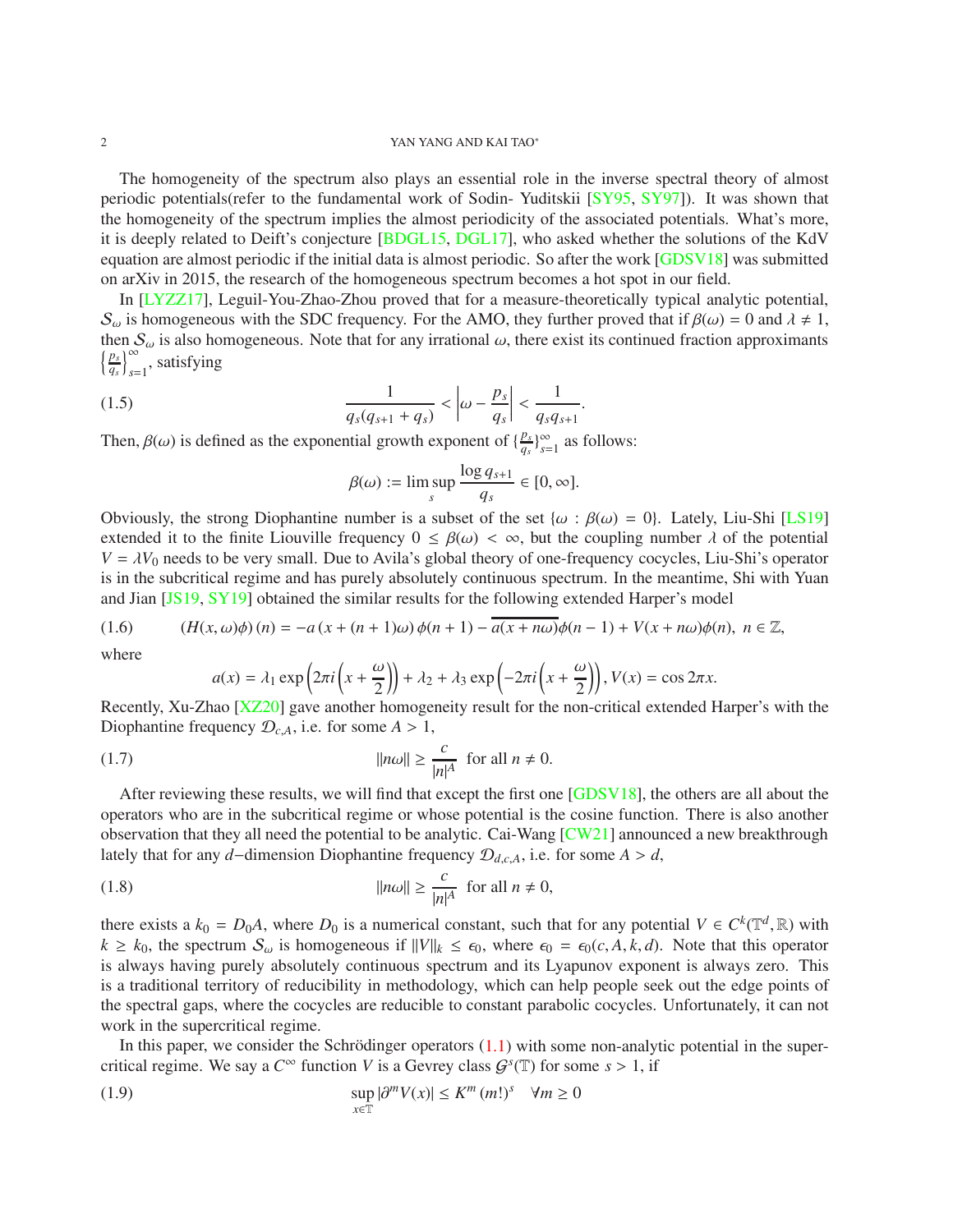for some constant  $K \geq 0$ . Let

<span id="page-2-1"></span>
$$
||V||_{s,K} := \frac{1}{3} \sup_m \frac{(1+|m|)^2}{K^m(m!)^s} ||\partial^m V||_{C^0(\mathbb{T})},
$$

 $G^{s,K}(\mathbb{S}^1) = \{ V \in C^\infty(\mathbb{T}, \mathbb{R}) \mid ||V||_{s,K} < \infty \}$  and  $G^s(\mathbb{T}) = \bigcup_{K>0} G^{s,K}(\mathbb{T})$ . Obviously,  $G^1(\mathbb{T})$  is the space of analytic functions and for any  $s \geq 1$ ,  $G<sup>s</sup>(\mathbb{T})$  is a subspace of the space of smooth functions.

<span id="page-2-2"></span>**Theorem 1.** *Consider the quasi-periodic Schrödinger operators* [\(1.1\)](#page-0-1). Let  $\omega \in \mathcal{D}_{c,A}$ ,  $V = \lambda v$  and  $v \in \mathcal{G}^{s,K}$ *be a non-degenerate Gevrey function, which means it satisfies the following called non-degeneracy condition*

(1.10) ∀*x* ∈ T, ∃*m*, *s*.*t*. *v* (*m*) (*x*) , 0.

*Then, there exists a constant*  $\lambda_0(v, c, A, s, K)$  *such that for any*  $\lambda > \lambda_0$ *, the spectrum*  $S_\omega$  *is homogeneous.* 

*Remark* 1.1. So, the spectrum  $\mathcal{S}_{\omega}$  always has the positive measure in this condition.

*Remark* 1.2. It is obvious that all analytic functions on  $\mathbb T$  are non-degenerate. This non-degeneracy condi-tion was first introduced by Klein [\[K05\]](#page-24-13) for the Gevrey potential. With its help, he proved the Anderson Localization, the positivity and weak Hölder continuity of the Lyapunov exponent for the SDC frequency [\(1.3\)](#page-0-2). In our paper, we can extend them to the Diophantine one [\(1.7\)](#page-1-0) easily (see Remark [3.1\)](#page-8-0).

As a contrast, it is not an easily thing to study the spectrum of the quasi-periodic Schrödinger operators for non-SDC frequency in the supercritical regime. Actually, Goldstein-Schlag-Voda [\[GSV16\]](#page-24-14) attempted to proved the homogeneous spectrum of the multi-frequency Schrödinger operators with more generic frequency, but they only succeed on a non full-measured subset of D*d*,*c*,*<sup>A</sup>* [\(1.8\)](#page-1-1). What's more, Avila-Last-Shamis-Zhou [\[ALSZ21\]](#page-23-3) showed that even for the AMO [\(1.2\)](#page-0-0), the spectrum is not homogeneous if  $\exp\left(-\frac{2}{3}\right)$  $\left(\frac{2}{3}\beta(\omega)\right) < \lambda < \exp\left(\frac{2}{3}\right)$  $\frac{2}{3}\beta(\omega)$ ).

The main reason for this situation is that it is very hard to obtain the good enough properties of the finitevolume determinant  $f_n(x, E, \omega)$  with more generic frequency. For example, we need it to be not too small, since it is the denominator of the Green function. If the potential is the cosine, it can be handled explicitly via the Lagrange interpolation for the trigonometric polynomial. But for general potential *V*, it is hard to judge when it vanishes or not. In [\[GS08\]](#page-24-15), Goldstein and Schlag used the subharmonicity, which comes from the analyticity of the potential, and Hilbert transform to obtain the BMO norm of *fn*, and then applied the John-Nirenberg inequality to yield the following called large deviation theorem(LDT for short) with the SDC  $\omega$ :

<span id="page-2-0"></span>(1.11) 
$$
\text{mes } \left\{ x \in \mathbb{T} : \left| \log |f_n(x)| - \langle \log |f_n| \rangle \right| > n\delta \right\} \leq C \exp \left( -c \delta \left( \delta_{SDC}^{(n)} \right)^{-1} \right),
$$

where  $\delta_{SDC}^{(n)} = \frac{C_V(\log n)^{\alpha+2}}{n}$  $\frac{g n^{n+2}}{n}$ . We call  $\delta_{SDC}^{(n)}$  the smallest deviation, since [\(1.11\)](#page-2-0) works only when  $\delta \gg \delta_{SDC}^{(n)}$ . It is determined mainly by the holomorphic width of the analytic potential and the frequency, and the latter plays a central role. Generally speaking, it will be larger when the irrational frequency is "more rational". In [\[GT20\]](#page-24-16), we applied their methods and obtain the corresponding LDTs for the Brjuno-Rüssmann frequency, which is a famous extension of the SDC number. However, there exist some difficulties to apply it in this paper. The first one is that our potential is not analytic and then  $\log|f_n(x)|$  is no longer subharmonic. The second one is that  $\langle \log |f_n| \rangle$  may be nonexistent. What's more, even though we ignored the difference in potential, that is, we assumed the potential is analytic, and then obtained the LDT for the Diophantine frequency  $\mathcal{D}_{c,A}$  in this paper, we will find that the smallest deviation  $\delta_{DC}^{(n)}$  is too large for the original methods in [\[GDSV18\]](#page-24-3).

So now, let's make an introduction of this paper and explain briefly how to solve these problems. Section 2 is the preliminaries, including Lyapunov exponent, Gevrey function, Cartan's estimate and semialgebraic set theory. Especially in subsection 2.2, we will show that the Gevrey cocycles have an analytic truncation,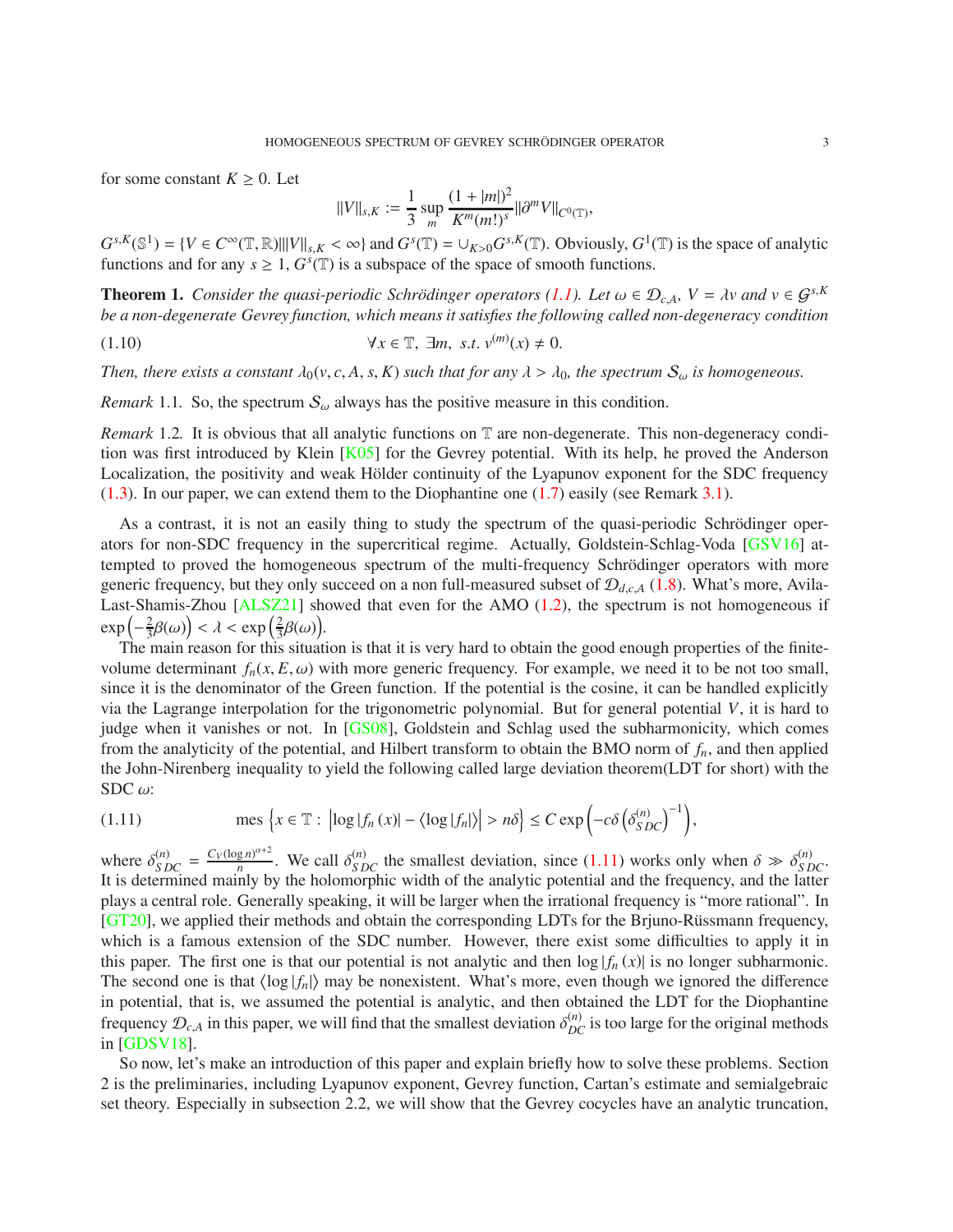#### 4 YAN YANG AND KAI TAO∗

which will allow us to use some lemmas, which were for the analytic function or subharmonic one. In Section 3, we construct an induction to get the LDTs. Specifically, we lead into the Łojasiewicz-type inequality from the non-degeneracy condition  $(1.10)$  to obtain the initial step, and apply the Cartan's estimate, instead of the BMO norm and the John-Nirenberg inequality, to yield the induction step. Then in the LDTs,  $\langle \log | f_n(x) | \rangle$  can be replaced by  $L_n$ , which is very close to log  $\lambda$ . As mentioned above, this LDT is not good enough for the original methods. So in Section 4, we optimize them and lead into the covering form of LDT to get the desired Wegner's estimate, which estimates the probability that there exists an eigenvalue in some interval  $(E - \epsilon, E + \epsilon)$ . At last, after the further optimization of the way to produce spectral segments, which are closed to  $S_{\omega}$ , of considerable size, we obtain the stability of spectrum, and then prove the homogeneity.

### 2. Preliminaries

2.1. Lyapunov exponent. It is obvious that the characteristic equation  $H(x, \omega)\phi = E\phi$  can be expressed as

(2.1) 
$$
\begin{pmatrix} \phi(n+1) \\ \phi(n) \end{pmatrix} = \begin{pmatrix} V(x+n\omega) - E & -1 \\ 1 & 0 \end{pmatrix} \begin{pmatrix} \phi(n) \\ \phi(n-1) \end{pmatrix}.
$$

Define

$$
(2.2) \qquad \qquad M(x, E, \omega) := \begin{pmatrix} V(x) - E & -1 \\ 1 & 0 \end{pmatrix}
$$

and the n-step transfer matrix

$$
M_n(x, E, \omega) := \prod_{k=n}^1 M(x + k\omega, E, \omega).
$$

By the Kingman's subadditive ergodic theorem, the Lyapunov exponent

(2.3) 
$$
L(E, \omega) = \lim_{n \to \infty} L_n(E, \omega) = \inf_{n \to \infty} L_n(E, \omega) \ge 0
$$

always exists, where

(2.4) 
$$
L_n(E, \omega) = \frac{1}{n} \int_{\mathbb{T}} \log ||M_n(x, E, \omega)|| dx.
$$

2.2. Gevrey function and analytic truncation. From now on, we always assume  $V = \lambda v$ , where  $v \in G^{s,K}$ . It is showed that the condition [\(1.9\)](#page-1-2) is equivalent to the following weak exponential decay of the Fourier coefficients of *v*:

(2.5) 
$$
|\hat{v}(k)| \le ||v||_{s,K} \exp\left(-\rho |k|^{\frac{1}{s}}\right), \quad \forall k \in \mathbb{Z},
$$

where  $\rho = \frac{1}{K}$ . For every positive integer *n*, consider the truncation of the Gevrey function *v*:

$$
v_n(x) := \sum_{|k| \leq \bar{n}} \hat{v}(k) e^{ikx}
$$

,

where  $\bar{n}$  = deg  $v_n$  will be determined later. Note that  $v_n(x)$  is an analytic function on T and  $v_n(z)$  is a holomorphic on the strip  $\mathbb{T}_n := \{z : |\text{Im} z| \le \rho_n\}$ , where

$$
\rho_n=\frac{\rho}{2}\bar{n}^{\frac{1}{s}-1}.
$$

Indeed, if  $z = x + iy$  with  $|y| < \rho_n$ , then

$$
|v_n(z)| \leq \sum_{|k| \leq \bar{n}} |\hat{v}(k)| e^{|k||y|} \leq ||v||_{s,K} \sum_{k=0}^{\bar{n}} \exp\left(-\rho |k|^{\frac{1}{s}}\right) e^{|k|y|} < ||v||_{s,K} \sum_{k=0}^{\bar{n}} \exp\left(-\frac{\rho}{2}|k|^{\frac{1}{s}}\right) < C.
$$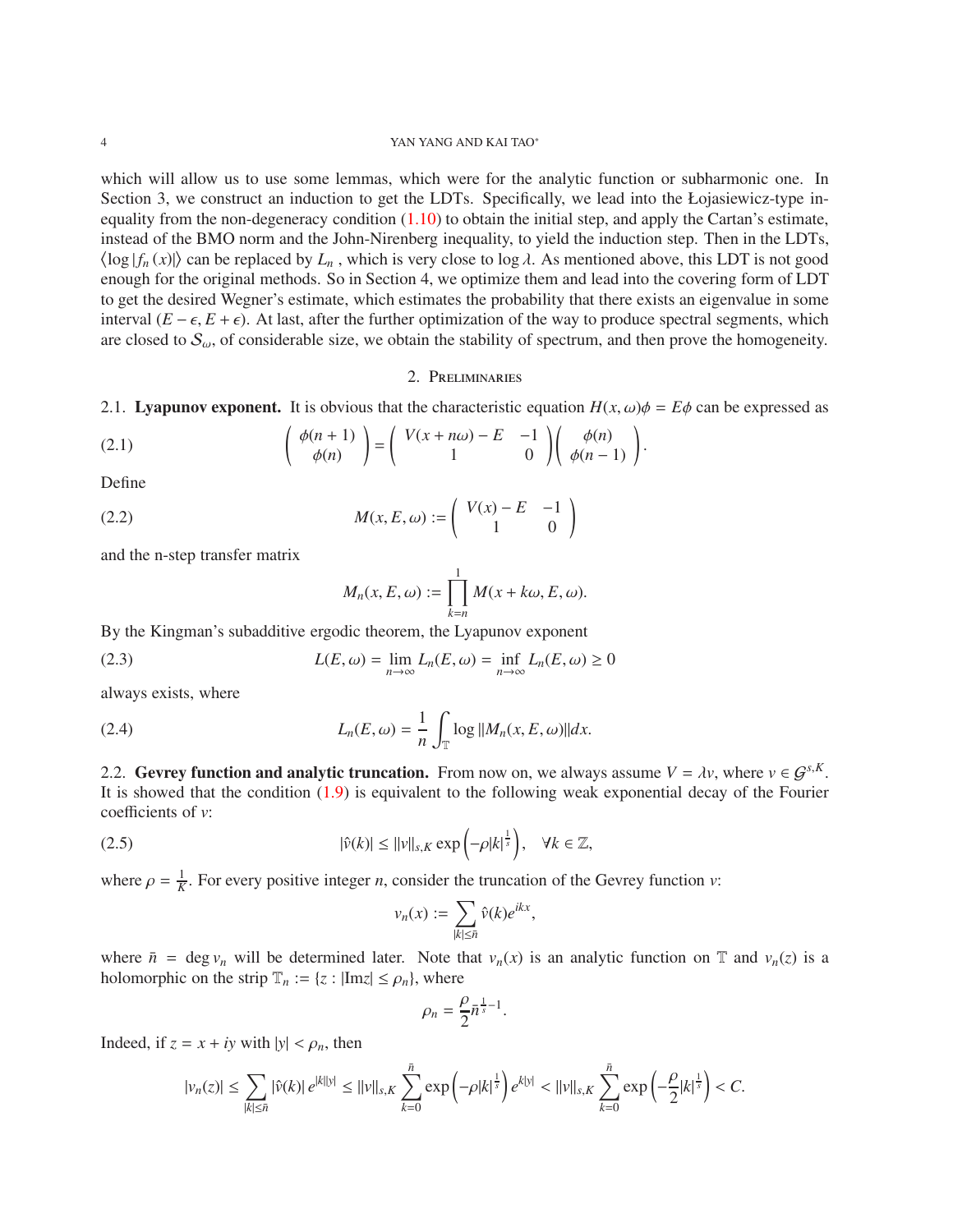.

It is also obvious that for any *n*,

(2.6) 
$$
|v(x) - v_n(x)| \le ||v||_{s,K} \exp\left(-\frac{\rho}{2}\bar{n}^{\frac{1}{s}}\right)
$$

We choose  $\bar{n} = n^{2s}$  to make the error in [\(2.6\)](#page-4-0) super exponentially small:

(2.7) 
$$
|v(x) - v_n(x)| \le ||v||_{s,K} \exp\left(-\frac{\rho}{2}n^2\right).
$$

Then, the width of holomorphicity of  $v_n$  becomes:

<span id="page-4-2"></span><span id="page-4-0"></span>
$$
\rho_n = \frac{\rho}{2} n^{-2(s-1)}.
$$

Define the analytic matrix related to  $M_n$  by replacing  $v$  by  $v_n$ :

(2.8) 
$$
M_n^t(x, E, \omega) = \prod_{j=n}^1 \begin{pmatrix} E - \lambda v_n(x + j\omega) & -1 \\ 1 & 0 \end{pmatrix},
$$

For fixed *E* and  $\omega$ ,  $M_n^t(x, E, \omega)$  has its complex analytic extension  $M_n^t(z, E, \omega)$  on the strip  $\mathbb{T}_n$ . In this paper, we always assume  $E \in [-\lambda ||v||_{\infty} - 2$ ,  $\lambda ||v||_{\infty} + 2]$ , or our question will be trivial. Now,

<span id="page-4-3"></span>
$$
1 \le u_n(x, E, \omega), u_n^t(x, E, \omega) \le \log(2\lambda ||v||_{\infty} + 4).
$$

Therefore, there exists a constant  $\lambda'_0(v)$  such that if  $\lambda > \lambda'_0(v)$ , then for any  $n \ge 1$ ,

(2.9) 
$$
u_n(x, E, \omega), u'_n(x, E, \omega) \le S(\lambda) = \log \lambda + (\log \lambda)^{\frac{1}{2}}.
$$

Let  $H_{[a,b]}(x,\omega)$  be the restriction of  $H(x,\omega)$  to the interval [*a*, *b*] with Dirichlet boundary conditions,  $\phi(a -$ 1) =  $\phi$ (*b*+1) = 0, and we denote the corresponding Dirichlet determinant by *f*<sub>[*a*,*b*](*x*, *E*, ω) := det(*H*<sub>[*a*,*b*](*x*, ω)−</sub></sub> *E*). We use  $E_i^{[a,b]}$  $j^{[a,b]}(x,\omega), \psi_j^{[a,b]}$  $\psi_j^{[a,b]}(x,\omega)$  to denote the eigenpairs of  $H_{[a,b]}(x,\omega)$ , with  $\psi_j^{[a,b]}$  $j^{[a,b]}(x,\omega)$  being  $\ell^2$ normalized. One has

<span id="page-4-5"></span>
$$
f_{[a,b]}(x, E, \omega) = f_{b-a+1}(x + (a-1)\omega, E, \omega),
$$

where  $f_n := f_{[1,n]}$ . Simple computations yield that

(2.10) 
$$
M_n(x, E, \omega) = \begin{pmatrix} f_n(x, E, \omega) & -f_{n-1}(x + \omega, E, \omega) \\ f_{n-1}(x, E, \omega) & -f_{n-2}(x + \omega, E, \omega) \end{pmatrix},
$$

and similar communication also holds between  $f_n^t$  and  $M_n^t$ , where  $f_n^t(x, E, \omega) := \det(H_n^t(x, \omega) - E)$  and *H*<sup>*t*</sup><sub>*n*</sub>(*x*,  $\omega$ ) denotes the restriction operators *H<sub>n</sub>*(*x*,  $\omega$ ) with the potential  $\lambda v_n$ .

Due to the subharmonicities of  $u_n^t$  and  $\log |f_n^t|$ , we can use the following propositions in our paper.

<span id="page-4-4"></span>**Proposition 2.1** (Theorem 1.4 in [\[GT20\]](#page-24-16)). Let  $u : \Omega \to \mathbb{R}$  be a subharmonic function on a domain  $\Omega \subset \mathbb{C}$  $\alpha$  *and*  $\omega \in \mathcal{D}_{c,A}$ . Suppose that  $\partial\Omega$  consists of finitely many piece-wise  $C^1$  curves,  $\mathbb{T}_\rho \subset \Omega$  and  $\sup_{z \in \mathbb{T}_\rho} u(z) < S$ . *Then, there exist constants c* = *c*(*c*, *A*) *and C* = *C*(*c*, *A*) *such that for any positive n and*  $\delta > \frac{CS}{\rho}n^{-\gamma}$ ,

(2.11) 
$$
\text{mes}\left(\left\{x \in \mathbb{T}: \left|\sum_{k=1}^{n} u(x + k\omega) - n\langle u \rangle \right| > \delta n\right\}\right) \le \exp\left(-\frac{c\rho\delta n}{S}\right),
$$

*where*  $v = \frac{1}{24}$  $\frac{1}{2A}$ 

<span id="page-4-1"></span>**Lemma 2.1** (Lemma 2.2 in [\[GS08\]](#page-24-15)). Let  $u : \Omega \to \mathbb{R}$  be a subharmonic function on a domain  $\Omega \subset \mathbb{C}$ . *Suppose that* ∂Ω *consists of finitely many piece-wise C*<sup>1</sup> *curves. There exists a positive measure* µ *on* Ω *such that for any*  $\Omega_1 \in \Omega$  *(i.e.,*  $\Omega_1$  *is a compactly contained subregion of*  $\Omega$ *),* 

(2.12) 
$$
u(z) = \int_{\Omega_1} \log |z - \zeta| d\mu(\zeta) + h(z),
$$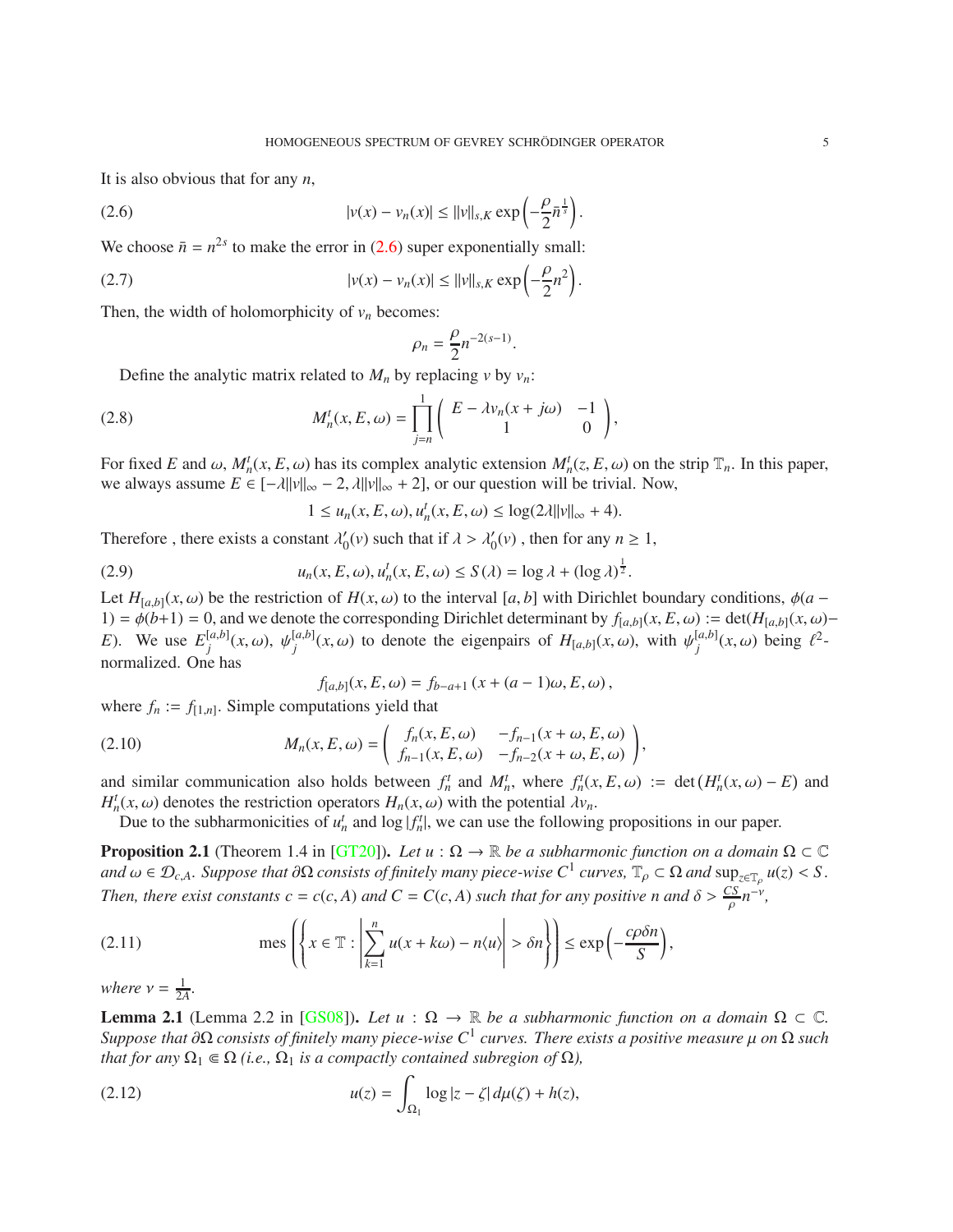*where h is harmonic on*  $\Omega_1$  *and*  $\mu$  *is unique with this property. Moreover,*  $\mu$  *and h satisfy the bounds* 

(2.13) 
$$
\mu(\Omega_1) \leq C(\Omega, \Omega_1) (\sup_{\Omega} u - \sup_{\Omega_1} u),
$$

(2.14) 
$$
||h - \sup_{\Omega_1} u||_{L^{\infty}(\Omega_2)} \leq C(\Omega, \Omega_1, \Omega_2) (\sup_{\Omega} u - \sup_{\Omega_1} u)
$$

*for any*  $\Omega_2 \in \Omega_1$ *.* 

<span id="page-5-3"></span>**Lemma 2.2** (Lemma 2.3 in [\[BGS01\]](#page-23-4)). *Suppose u is subharmonic on*  $\mathbb{T}_{\rho}$ , with  $\mu(\mathbb{T}_{\rho})$ +sup<sub> $z \in \mathbb{T}_{\rho}} h(z) \leq S$  where</sub>  $\mu(\mathbb{T}_\rho)$  *and h*(*z*) *comes from Lemma [2.1.](#page-4-1) Furthermore, assume that*  $u = u_0 + u_1$ *, where* 

(2.15) 
$$
\|u_0 - u_0| > \|u_{\infty} \leq \epsilon_0 \text{ and } \|u_1\|_{L^1(\mathbb{T})} \leq \epsilon_1.
$$

*Then for some constant*  $C_\rho$  *depending only on*  $\rho$ *,* 

$$
\|u\|_{BMO(\mathbb{T})}\leq C_{\rho}\left(\epsilon_0\log\left(\frac{S}{\epsilon_1}\right)+\sqrt{S\,\epsilon_1}\right).
$$

<span id="page-5-4"></span>Lemma 2.3 (John-Nirenberg inequality). *Let f be a function of bounded mean oscillation on* T*. Then there exist the absolute constants C and c such that for any*  $\gamma > 0$ 

(2.16) 
$$
meas \{x \in \mathbb{T} : |f(x) - \langle f \rangle| > \gamma\} \leq C \exp\left(-\frac{c\gamma}{\|f\|_{BMO}}\right).
$$

At last, we consider the distances between  $u_n^t$  and  $u_n$ , and  $f_n^t$  and  $f_n^t$ .

<span id="page-5-2"></span>**Lemma 2.4.** Let  $A, B: \mathbb{T} \to SL(2, \mathbb{R})$ , and  $a_{ij}(x)$  and  $b_{ij}(x)$  be the  $(i, j)$  elements of  $\prod_{j=0}^{n-1} A(x + j\omega)$  and  $\prod_{j=0}^{n-1} B(x+j\omega)$  respectively. Assume  $\max_{x \in \mathbb{T}} {\|A(x)\|, \|B(x)\|} \leq \exp(S)$  and  $\max_{x \in \mathbb{T}} \|A(x)-B(x)\| < \kappa$ . Then,  $for any x \in \mathbb{T}, n \in \mathbb{Z}^+$  *and irrational*  $\omega$ ,

(2.17) 
$$
|a_{ij}(x) - b_{ij}(x)| \le \left\| \prod_{j=0}^{n-1} A(x + j\omega) - \prod_{j=0}^{n-1} B(x + j\omega) \right\| \le n\kappa \exp((n-1)S),
$$

<span id="page-5-0"></span>
$$
(2.18) \qquad \qquad \left|\frac{1}{n}\log\left\|\prod_{j=0}^{n-1}A(x+j\omega)\right\|-\frac{1}{n}\log\left\|\prod_{j=0}^{n-1}B(x+j\omega)\right\|\right| \leq \kappa\exp((n-1)S)
$$

*and*

<span id="page-5-1"></span>
$$
(2.19) \qquad \left|\frac{1}{n}\log|a_{ij}(x)| - \frac{1}{n}\log|b_{ij}(x)|\right| \le \frac{\kappa \exp((n-1)S)}{\max\{|a_{ij}(x)|,|b_{ij}(x)|\}},
$$

*provided the right-hand sides of [\(2.18\)](#page-5-0) and [\(2.19\)](#page-5-1) are less than* 1/2. *Moreover, the quantity* exp((*n* − 1)*S in these expressions can be replaced by any new bound of*  $\left|\prod_{j=0}^{n-1} A(x+j\omega)\right|$ *and*  $\prod_{j=0}^{n-1} B(x + j\omega)$ .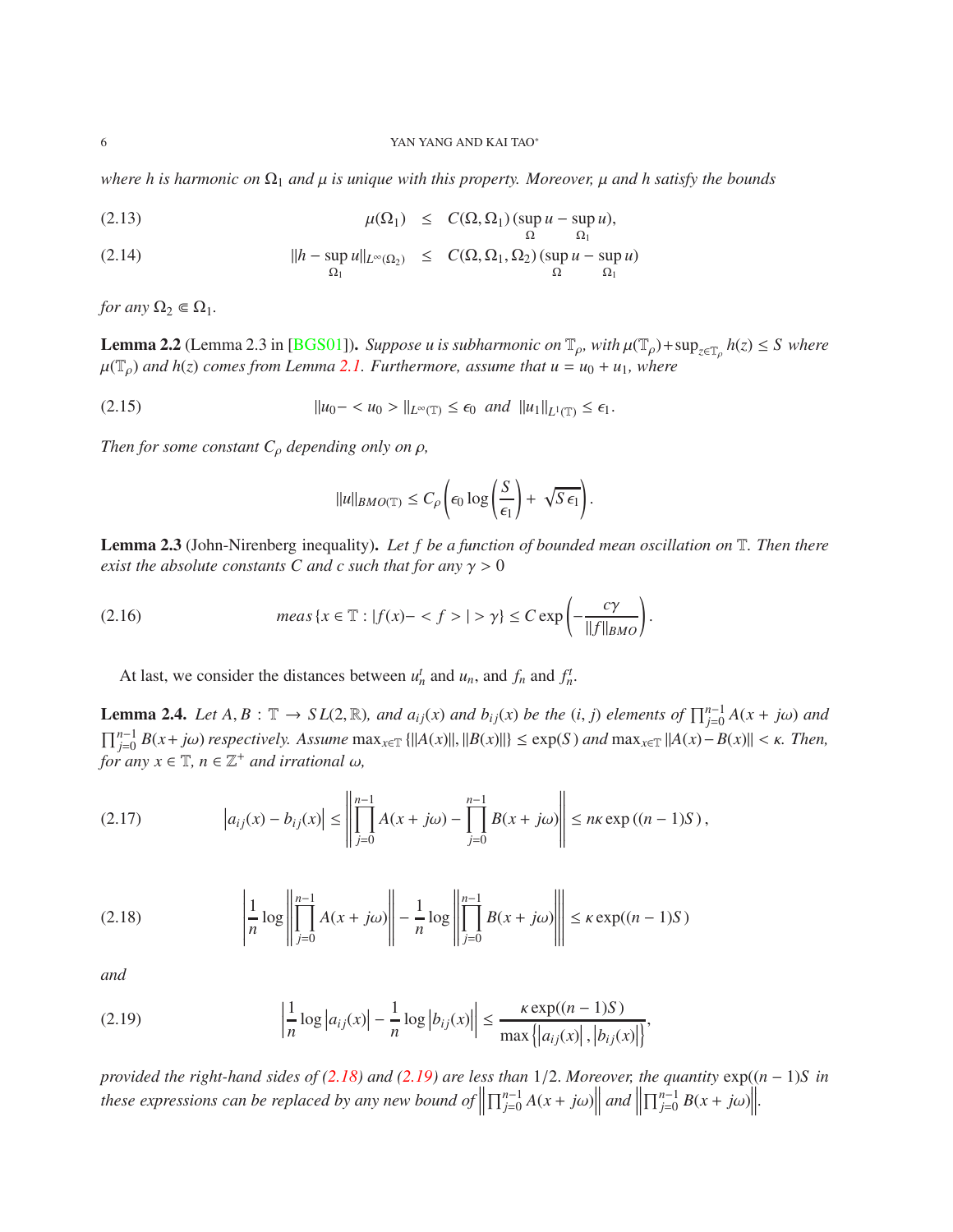*Proof.*

$$
\left\| \prod_{j=0}^{n-1} A(x+j\omega) - \prod_{j=0}^{n-1} B(x+j\omega) \right\| \leq \left\| \prod_{j=0}^{n-1} A(x+j\omega) - \prod_{j=0}^{n-2} A(x+j\omega)B(x+(n-1)\omega) \right\|
$$
  
+ ...  
+ 
$$
\left\| A(x)A(x+\omega) \prod_{j=2}^{n-1} B(x+j\omega) - A(x) \prod_{j=1}^{n-1} B(x+j\omega) \right\|
$$
  
+ 
$$
\left\| A(x) \prod_{j=1}^{n-1} B(x+j\omega) - \prod_{j=0}^{n-1} B(x+j\omega) \right\|
$$
  

$$
\leq n\kappa \exp((n-1)S).
$$

Therefore,

$$
\begin{aligned}\n&\left|\frac{1}{n}\log\left\|\prod_{j=0}^{n-1}A(x+j\omega)\right\| - \frac{1}{n}\log\left\|\prod_{j=0}^{n-1}B(x+j\omega)\right\| = \frac{1}{n}\left|\log\left\|\prod_{j=0}^{n-1}A(x+j\omega)\right\| \right| \\
&= \frac{1}{n}\left|\log\left(1 + \frac{\left\|\prod_{j=0}^{n-1}A(x+j\omega)\right\| - \left\|\prod_{j=0}^{n-1}B(x+j\omega)\right\|}{\left\|\prod_{j=0}^{n-1}B(x+j\omega)\right\|}\right)\right| \\
&\leq \frac{1}{n}\left|\frac{\left\|\prod_{j=0}^{n-1}A(x+j\omega)\right\| - \left\|\prod_{j=0}^{n-1}B(x+j\omega)\right\|}{\left\|\prod_{j=0}^{n-1}B(x+j\omega)\right\|}\right| \\
&\leq \kappa \exp((n-1)S).\n\end{aligned}
$$

And  $(2.19)$  can be obtained similarly.

Due to Lemma [2.4](#page-5-2) and [\(2.7\)](#page-4-2), it has that

<span id="page-6-1"></span><span id="page-6-0"></span>
$$
\left| ||M_n^t(x, E, \omega)|| - ||M_n(x, E, \omega)|| \right| \le n ||v||_{s,K} \exp((n-1)S) \exp\left(-\frac{\rho}{2}n^2\right)
$$

Therefore, for any  $n > n_0 = (\log \lambda)^{\tilde{C}}$ , where  $\tilde{C} := \tilde{C}(s, K, ||v||_{s,K})$ ,

(2.20) 
$$
|u_n(x, E, \omega) - u_n^t(x, E, \omega)| \le e^{-n}, \forall x \in \mathbb{T},
$$

and

(2.21) 
$$
|L_n(E, \omega) - L_n^t(E, \omega)| < e^{-n}.
$$

2.3. **Cartan's Estimate.** We recall the definition of Cartan sets from [\[GS08\]](#page-24-15). We use the notation  $\mathcal{D}(z_0, r)$  =  $\{z \in \mathbb{C} : |z - z_0| < r\}.$ 

**Definition 2.1.** *Let*  $H \ge 1$ *. For an arbitrary set*  $B \subset \mathcal{D}(z_0, 1) \subset \mathbb{C}$  *we say that*  $B \in \text{Car}_1(H, J)$  *if*  $B \subset$  $\bigcup$ *j*0  $\bigcup_{j=1}$   $\mathcal{D}(z_j, r_j)$  *with*  $j_0 \leq J$ , and

$$
\sum_j r_j < e^{-H} \, .
$$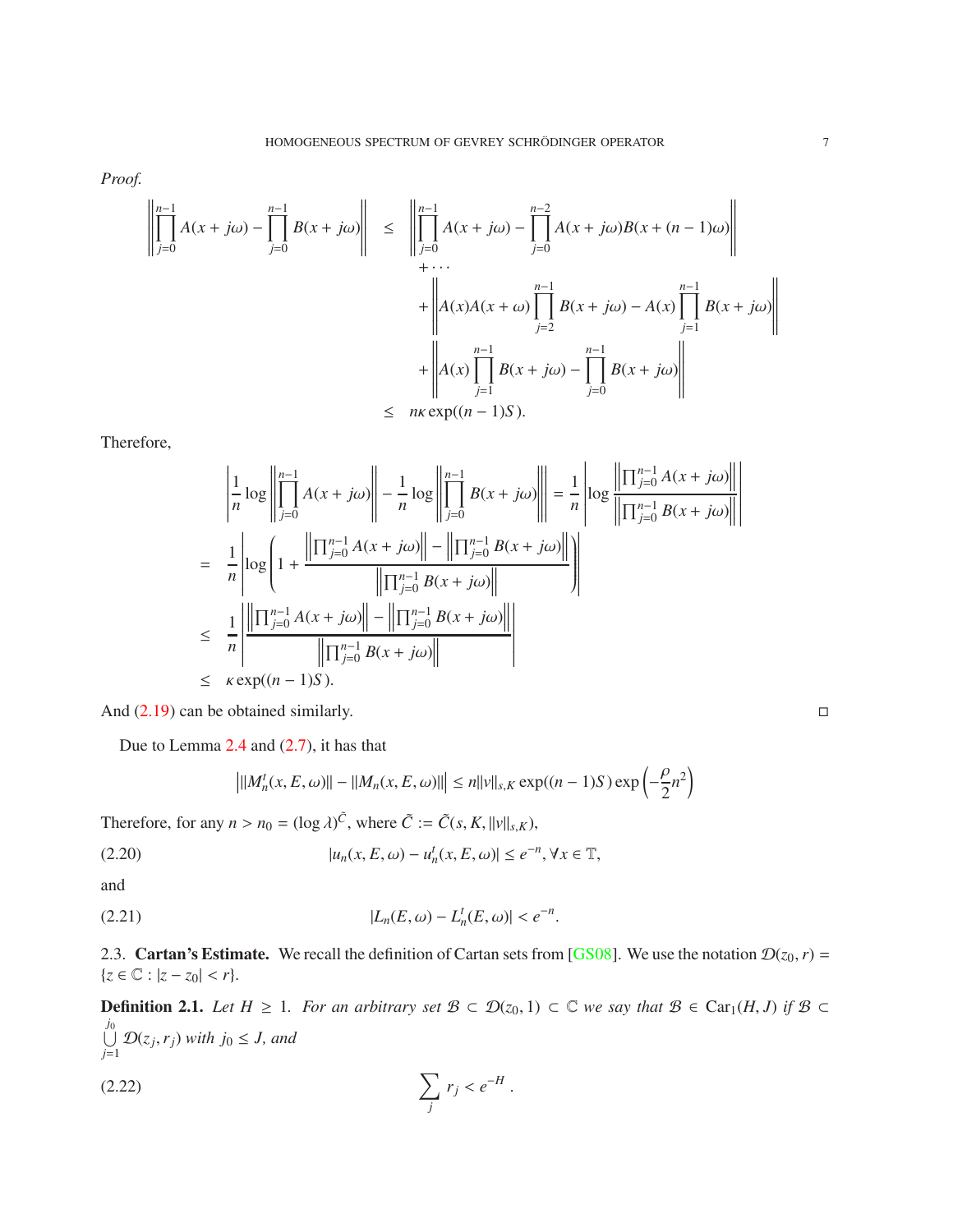*If d*  $\geq 1$  *is an integer and*  $\mathcal{B} \subset \prod_{i=1}^d$ *j* $\prod$  *D*(*z*<sub>*j*,0</sub>, 1) ⊂  $\mathbb{C}^d$ , then we define inductively that  $\mathcal{B} \in \text{Car}_d(H, J)$  if for any  $1 \leq j \leq d$  there exists  $\mathcal{B}_j \subset \mathcal{D}(z_{j,0}, 1) \subset \mathbb{C}, \mathcal{B}_j \in \text{Car}_1(H, J)$  so that  $\mathcal{B}_z^{(j)} \in \text{Car}_{d-1}(H, J)$  for any  $z \in \mathbb{C} \setminus \mathcal{B}_j$ , *here*  $\mathcal{B}_z^{(j)} = \{(z_1, \ldots, z_d) \in \mathcal{B} : z_j = z\}.$ 

The definition is motivated by the following generalization of the usual Cartan estimate to several variables. Note that given a set *S* that has a centre of symmetry, we will let  $\alpha S$ ,  $\alpha > 0$ , stand for the set scaled with respect to its centre of symmetry.

**Lemma 2.5** ([\[GS08,](#page-24-15) Lem. 2.15]). Let  $\varphi(z_1, \ldots, z_d)$  be an analytic function defined on a polydisk  $\varphi$  =  $\prod$ *d*  $\prod_{j=1}^{\infty} \mathcal{D}(z_{j,0}, 1), z_{j,0} \in \mathbb{C}.$  Let  $M \ge \sup_{z \in \mathcal{P}} \log |\varphi(z)|, m \le \log |\varphi(z_0)|, z_0 = (z_{1,0}, \ldots, z_{d,0}).$  Given  $H \gg 1$  there exists  $a$  set  $B \subset \mathcal{P}$ ,  $B \in \text{Car}_{d}\left(H^{1/d}, J\right)$ ,  $J = C_d H(M - m)$ , such that (2.23)  $\log |\varphi(z)| > M - C_d H(M - m)$ 

*for any*  $z \in \frac{1}{6}P \setminus B$ *. Furthermore, when*  $d = 1$  *we can take*  $J = C(M - m)$  *and keep only the disks of*  $B$ *containing a zero of φ in them.* 

<span id="page-7-3"></span>2.4. **semialgebraic set.** A set  $S \subset \mathbb{R}^d$  is called semialgebraic if it is a finite union of sets defined by a finite number of polynomial equalities and inequalities. More precisely, a semialgebraic set  $S \subset \mathbb{R}^d$  is given by an expression

<span id="page-7-5"></span>
$$
S=\cup_j\cap_{l\in L_j}\{P_lk_{jl}0\},\
$$

where  $\{P_1, \ldots, P_k\}$  is a collection of polynomials of *d* variables,

$$
L_j \subset \{1, ..., k\}
$$
 and  $k_{jl} \in \{>, <, =\}.$ 

If the degrees of the polynomials are bounded by  $p$ , then we say that the degree of  $S$  is bounded by  $kp$ . See [\[B05\]](#page-23-5) for more information on semialgebraic sets.

In our context, semialgebraic sets can be introduced by approximating the Gevrey function  $\nu$  with a polynomial  $\tilde{v}$ . More precisely, given  $N \geq 1$ , by truncating *v*'s Fourier series and the Taylor series of the trigonometric functions, one can obtain a polynomial  $\tilde{v}_n$  of degree less than

$$
C(d,\rho)(1+\log ||v||_{\infty})n^{4s}
$$

such that

$$
\sup_{x \in \mathbb{T}^d} |v(x) - \tilde{v}_n(x)| \le \exp(-n^2).
$$

We also need the following lemma related to this theory.

<span id="page-7-4"></span>**Corollary 2.1** (Theorem 9.3 in [\[B05\]](#page-23-5)). Let  $S \subset [0, 1]^d$  be semialgebraic of degree p. Then, the number of *connected components of*  $S$  *does not exceed*  $k^d$   $(O(p))^d$ *.* 

## <span id="page-7-1"></span><span id="page-7-0"></span>3. Large Deviation Theorems

In this section, we will apply the induction to obtain the following LDTs:

<span id="page-7-2"></span>**Proposition 3.1.** Let 
$$
\omega \in \mathcal{D}(c, A)
$$
 and  $\lambda > \lambda_0(v, c, A, s, K)$ . Then,

(3.1) 
$$
L(E, \omega) \gtrsim \log \lambda - (\log \lambda)^{\frac{1}{2}}.
$$

*And there exists a small constant*  $v(A)$  *such that for any*  $n > n_0(\lambda, c, A, v, s, K)$  *and*  $\delta \gg n^{-\nu}$ 

(3.2) 
$$
meas(\lbrace x: |u_n(x,E,\omega)-L_n(E,\omega)|>\delta\rbrace)<\exp(-c\delta n^{\nu}),
$$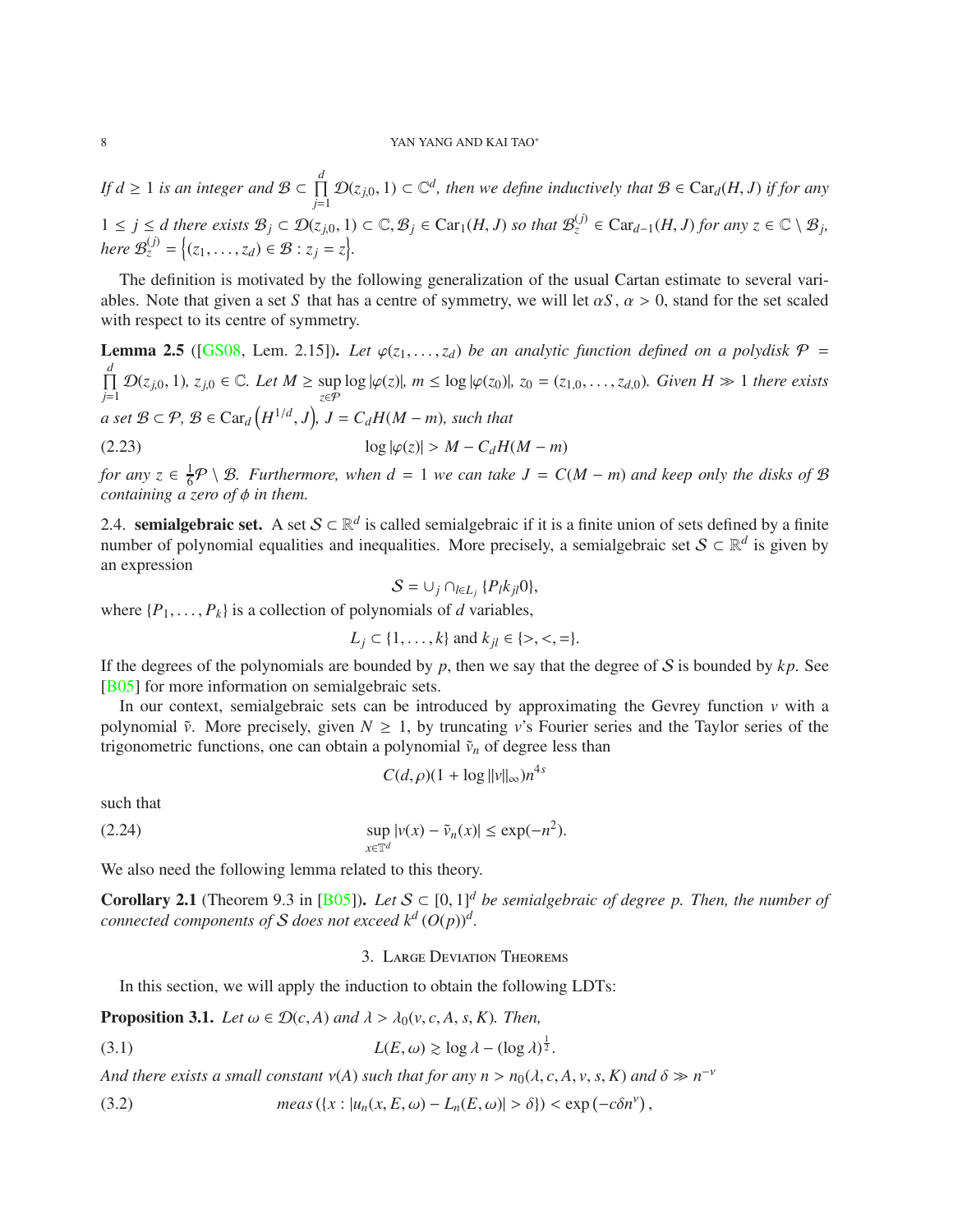<span id="page-8-1"></span>HOMOGENEOUS SPECTRUM OF GEVREY SCHRÖDINGER OPERATOR <sup>9</sup>

(3.3) 
$$
meas\left(\left\{x: \left|\frac{1}{n}\log|f_n(x, E, \omega)| - L_n(E, \omega)\right| > \delta\right\}\right) < \exp(-c\delta n^{\nu})
$$

*Moreover, the set on the left-hand side of [\(3.3\)](#page-8-1)* is contained in the union of less than  $n^{C_0 s}$  intervals, where  $C_0 = C_0(v)$  *is a constant.* 

<span id="page-8-0"></span>*Remark* 3.1. We have obtained the positive Lyapunov exponent in  $(3.1)$ . The standard methods for the continuity and Anderson Localization can be seen in many references, such as [\[B05,](#page-23-5) [K05\]](#page-24-13). The readers will find that the key of these methods is the  $ldt(3.2)$  $ldt(3.2)$  and the other part is trivial.

3.1. The initial step. In this part, we first list the following lemma, which is called avalanche principle and will be applied several times in this paper.

<span id="page-8-2"></span>**Proposition 3.2** (Proposition 2.2 in [\[GS01\]](#page-24-1)). Let  $A_1, \ldots, A_n$  be a sequence of  $2 \times 2$ –matrices whose deter*minants satisfy*

(3.4) 
$$
\max_{1 \le j \le n} |\det A_j| \le 1.
$$

*Suppose that*

$$
\min_{1 \le j \le n} \|A_j\| \ge \mu > n \quad \text{and}
$$

(3.6) 
$$
\max_{1 \le j < n} [\log ||A_{j+1}|| + \log ||A_j|| - \log ||A_{j+1}A_j||] < \frac{1}{2} \log \mu.
$$

*Then*

(3.7) 
$$
\left|\log \|A_n \cdot \ldots \cdot A_1\| + \sum_{j=2}^{n-1} \log \|A_j\| - \sum_{j=1}^{n-1} \log \|A_{j+1}A_j\| \right| < C \frac{n}{\mu}
$$

*with some absolute constant C.*

We shall fix  $\omega \in \mathcal{D}_{c,A}$  so that it can be suppressed from the notations. Now, we present the initial step in the following lemma:

**Lemma 3.1.** *For*  $\lambda \ge \lambda_0$  *and*  $n \le \exp\left((\log \lambda)^{\frac{1}{4}}\right)$ *, we have* 

$$
(3.8) \t\t\t |L_n(E) - \log \lambda| \lesssim (\log \lambda)^{\frac{1}{2}},
$$

and there exists a set  $\mathcal{B}_n$  *, mes*( $\mathcal{B}_n$ ) < exp $\left(-(\log \lambda)^{\frac{1}{3}}\right)$ *, such that* 

(3.9) 
$$
\left|\frac{1}{n}\log\|M_n(x,E)\| - \log\lambda\right| \lesssim (\log\lambda)^{\frac{1}{2}}
$$

*and*

(3.10) 
$$
\left| \log \| M_n(x, E) \| - \log \| f_n(x, E) \| \right| \lesssim (\log \lambda)^{\frac{1}{2}}
$$

*for any*  $x \notin \mathcal{B}_n$ *.* 

*Proof.* Klein [\[K05\]](#page-24-13) proved that for the non-degenerate Gevrey function [\(1.10\)](#page-2-1), the following Łojasiewicztype inequality holds: there exists a constant  $\alpha := \alpha(v)$  such for any  $\delta > 0$  and any  $\gamma$ ,

<span id="page-8-5"></span><span id="page-8-4"></span><span id="page-8-3"></span>
$$
mes\{x: |v(x)-\gamma|<\delta\}<\delta^{\alpha}.
$$

Choosing  $\delta = \exp\left(-(\log \lambda)^{\frac{1}{2}}\right)$  and  $\gamma = \frac{E}{\lambda}$  $\frac{E}{\lambda}$ , we have that

$$
mes\left\{x: \log|\lambda v - E| - \log \lambda < -(\log \lambda)^{\frac{1}{2}}\right\} \leq exp\left(-\alpha (\log \lambda)^{\frac{1}{2}}\right).
$$

.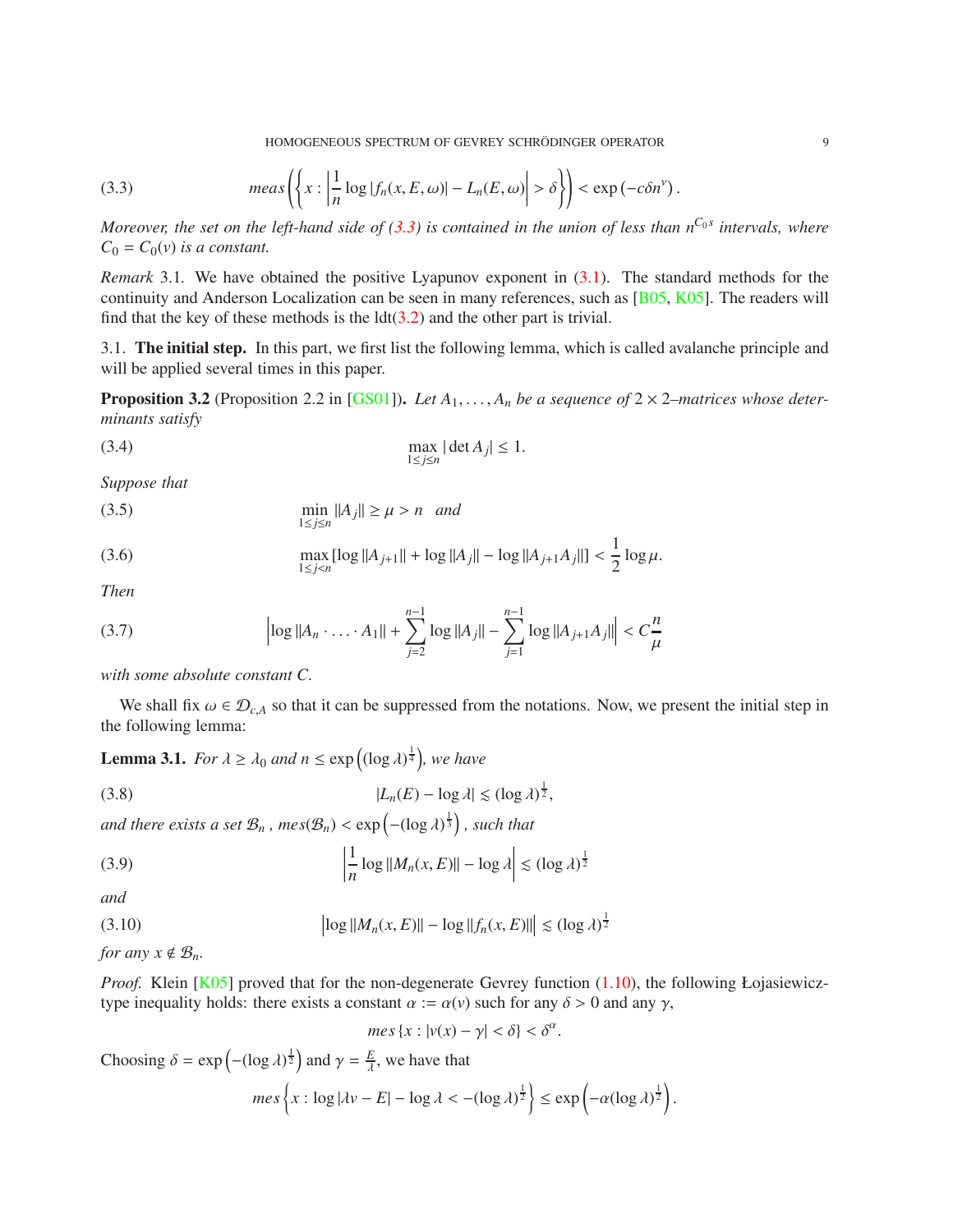On the other hand, by [\(2.9\)](#page-4-3), it yields that for any  $\lambda > \lambda_0$ ,

$$
\log|\lambda v - E| - \log \lambda < (\log \lambda)^{\frac{1}{2}}, \ \forall x \in \mathbb{T}.
$$
\n
$$
\text{Set } \mathcal{B} = \left\{ x : \left| \log |\lambda v - E| - \log \lambda \right| < (\log \lambda)^{\frac{1}{2}} \right\} \text{ and } \mathcal{B}_n = \cup_{1 \le j \le n} (\mathcal{B} - j\omega). \text{ Then}
$$
\n
$$
\text{mes}(\mathcal{B}_n) \le n \exp \left( -\alpha (\log \lambda)^{\frac{1}{2}} \right) < \exp \left( -(\log \lambda)^{\frac{1}{3}} \right).
$$

Now, for  $x \notin \mathcal{B}_n$ ,  $1 \leq j \leq n$ ,

$$
\left|\log|\lambda v(x+j\omega) - E| - \log\lambda\right| \le (\log\lambda)^{\frac{1}{2}}
$$

and hence for  $l = 1, 2,$ 

<span id="page-9-0"></span>(3.11) 
$$
\left|\log\|f_l(x+(j-1)\omega,E)\| - l\log\lambda\right|, \left|\log\|M_l(x+(j-1)\omega,E)\| - l\log\lambda\right| \lesssim (\log\lambda)^{\frac{1}{2}}.
$$
 Integrating it and recalling the setting  $\lambda > \lambda_0$  and (2.9), we obtained that

(3.12) 
$$
\left| L_1 - \log \lambda \right|, \left| L_2 - \log \lambda \right| \lesssim (\log \lambda)^{\frac{1}{2}}.
$$

<span id="page-9-2"></span> $\begin{array}{c} \begin{array}{c} \begin{array}{c} \end{array} \\ \begin{array}{c} \end{array} \end{array} \end{array}$ 

Now, we can apply the avalanche principle, Proposition [3.2,](#page-8-2) and yield that for any  $x \notin \mathcal{B}_n$ ,

<span id="page-9-1"></span>(3.13) 
$$
\log ||M_n(x, E)|| = \sum_{j=0}^{n-2} \log ||M_2(x + j\omega, E)|| - \sum_{j=1}^{n-2} \log ||M_1(x + j\omega, E)|| + O(\lambda^{-\frac{1}{2}}),
$$

and

<span id="page-9-3"></span>
$$
(3.14) \quad \log|f_n(x, E)|
$$
  
=  $\log \left\| M_2(x, E) \begin{bmatrix} 1 & 0 \\ 0 & 0 \end{bmatrix} \right\| + \sum_{j=1}^{n-3} \log \| M_2(x + j\omega, E) \| + \log \left\| \begin{bmatrix} 1 & 0 \\ 0 & 0 \end{bmatrix} M_2(x + (n-2)\omega, E) \right\|$   

$$
- \sum_{j=1}^{n-2} \log \| M_1(x + j\omega, E) \| + O(\lambda^{-\frac{1}{2}}).
$$

Here we used the fact that

$$
(3.15) \qquad f_n(x,E) = \begin{bmatrix} 1 & 0 \\ 0 & 0 \end{bmatrix} M_n(x,E) \begin{bmatrix} 1 & 0 \\ 0 & 0 \end{bmatrix}
$$

It follows that  $(3.9)$  and  $(3.10)$  hold by  $(3.11)$ . Integrating  $(3.13)$  yields

<span id="page-9-5"></span>
$$
|nL_n(E) - (n-1)2L_2(E) + (n-2)L_1(E)| \le C\lambda^{-\frac{1}{2}} + 4mes(\mathcal{B}_n)S \le \exp\left(-(\log\lambda)^{\frac{1}{4}}\right)
$$

.

Combining it with  $(3.12)$ , we obtain  $(3.8)$ .

The following corollary shows that we can obtain the new upper bound of *Mn*, when the LDT holds for the subharmonic function  $M_h^t$ :

<span id="page-9-4"></span>**Corollary 3.1.** Assume the following LDT holds for some  $n > n_0$  and any fixed  $|y| \le n^{-2s}$ 

(3.16) 
$$
\text{mes } \left\{ x \in \mathbb{T} : \left| \log \left| \left| M_n^t(x+iy, E) \right| \right| - nL_n^t(y, E) \right| > n\delta \right\} < \exp\left( -c\delta n^{\frac{\gamma}{4}} \right),
$$

*where*

$$
L_n^t(y, E) = \frac{1}{n} \int_{\mathbb{T}} \log ||M_n^t(x + iy, E)|| dx.
$$

*Then,*

(3.17) 
$$
\sup_{x \in \mathbb{T}} \log |f_n(x, E)| \leq \sup_{x \in \mathbb{T}} \log ||M_n(x, E)|| \leq nL_n(E) + n^{1 - \frac{\nu}{10}}.
$$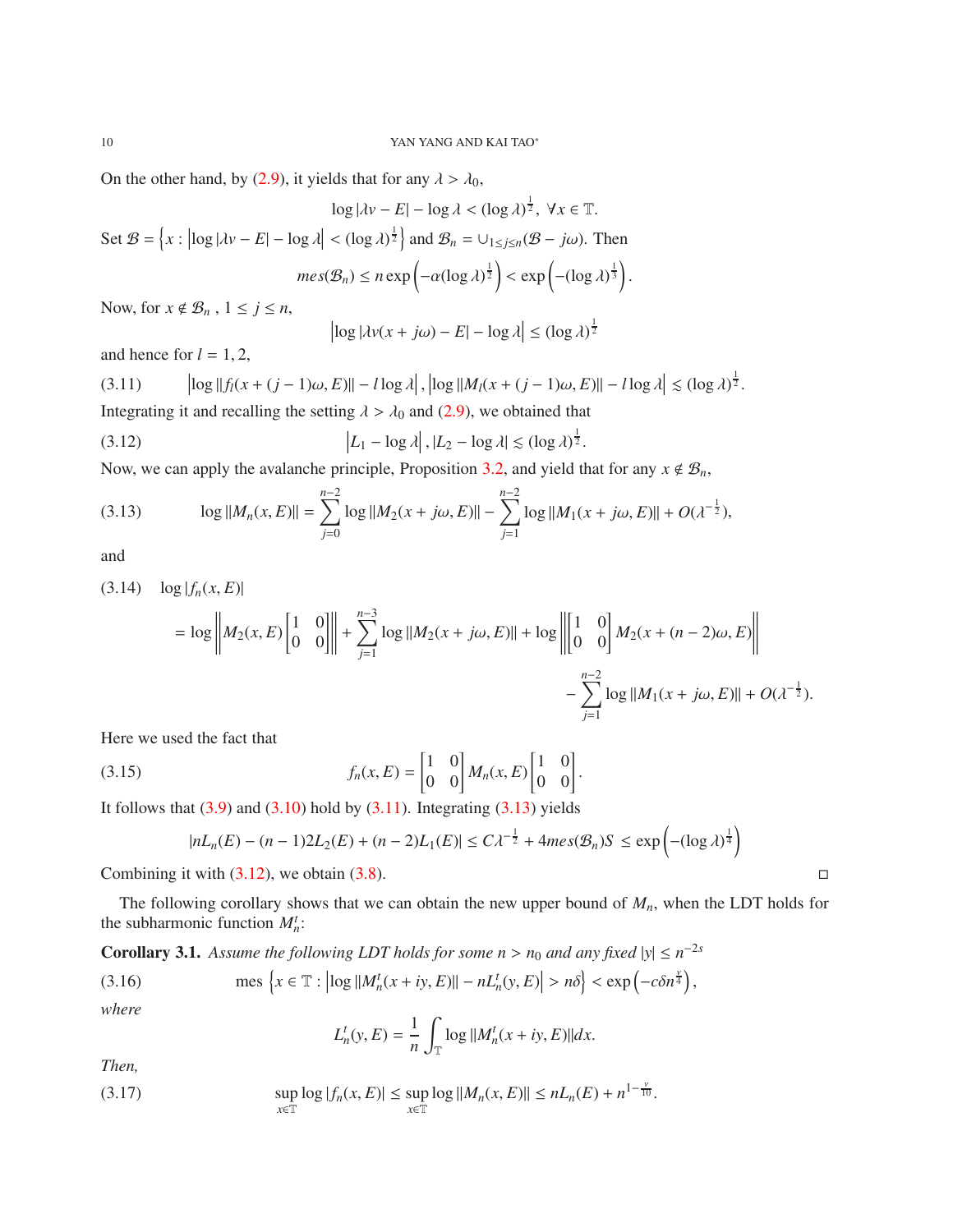*Proof.* Lemma 4.1 in [\[GS08\]](#page-24-15) proved that for any  $|y_1|, |y_2| \le \rho_n$  we have

(3.18) 
$$
\left| L_n^t(y_1, E) - L_n^t(y_2, E) \right| \leq \frac{S}{\rho_n} |y_1 - y_2|.
$$

Combining it with [\(2.21\)](#page-6-0), we obtain that for any  $|y| < n^{-4s}$ ,

<span id="page-10-0"></span>(3.19) 
$$
\text{mes } \left\{ x \in \mathbb{T} : \left| \log \left| M_n^t(x+iy, E) \right| \right| - nL_n(E) \right| > n\delta + n^{-2s} \right\} < \exp \left( -c \delta n^{\frac{\gamma}{4}} \right).
$$

On the other hand, due to the sub-mean value property for subharmonic functions, we have for any  $|y| < n^{-4s}$ and  $r > 0$ ,

(3.20) 
$$
\log ||M_n^t(x+iy, E)|| \leq \frac{1}{\pi r^2} \int_{D(x+iy,r)} \log ||M_n^t(z, E)||dz.
$$

Denote by  $\mathcal{B}_y \subset \mathbb{T}$  the set in [\(3.19\)](#page-10-0) and choose  $r = n^{-4s} < \rho_n$ . Let

<span id="page-10-3"></span><span id="page-10-2"></span><span id="page-10-1"></span>
$$
\mathcal{B} = \{z = x + iy \in [0, 1] \times (-r, r) : x \in \mathcal{B}_y\}.
$$

Due to [\(3.19\)](#page-10-0) with choosing  $\delta = n^{-\frac{v}{8}}$ , we have

(3.21) 
$$
\frac{1}{\pi r^2} \int_{D(x,r)\backslash B} \log ||M_n^t(z,E)|| dz \leq nL_n(E) + 4n^{1-\frac{\nu}{8}}.
$$

By the Hölder inequality, we have that

(3.22) 
$$
\frac{1}{\pi r^2} \int_{D(x,r) \cap \mathcal{B}} \log ||M_n^t(z, E)|| d\xi d\zeta \ll n^{1-\frac{\nu}{8}}.
$$

Combining [\(3.20\)](#page-10-1), [\(3.21\)](#page-10-2) and [\(3.22\)](#page-10-3), we obtain

<span id="page-10-9"></span>(3.23) 
$$
\sup_{x \in \mathbb{T}, |y| \le n^{-4s}} \log ||M_n^t(x+iy, E)|| \le nL(E) + 5n^{1-\frac{v}{8}}.
$$

Hence, we prove this lemma by the relationship  $(2.20)$ .

# 3.2. The inductive step.

<span id="page-10-11"></span>**Lemma 3.2.** *Let*  $\lambda \ge \lambda_0$ . Assume for any  $l \in [n_i, 4n_i]$ , where  $n_i \ge n_0$ , it yields that

<span id="page-10-6"></span>
$$
(3.24) \t\t |Ll(E) - \log \lambda| \lesssim (\log \lambda)^{\frac{1}{2}},
$$

<span id="page-10-4"></span>(3.25) 
$$
meas \left\{ x : |u_l(x, E) - L_l(E)| > \frac{1}{100} \log \lambda \right\} < \exp\left(-n^{\frac{\nu}{3}}\right),
$$

<span id="page-10-8"></span>(3.26) 
$$
\operatorname{mes} \left\{ x \in \mathbb{T} : \left| \frac{1}{l} \log ||f_l(x, E)|| - L_l(E) \right| > \frac{1}{100} \log \lambda \right\} \leq \exp\left(-n^{\frac{\nu}{20}}\right).
$$

*Then for any*  $n \in [n_i^{2B}, n_i^{5B^2}]$  $\int_i^{5B^2}$ , where  $B = s\nu^{-1}$ , we have that  $(3.27)$ 

<span id="page-10-5"></span>
$$
(3.27) \t\t\t |L_n(E) - \log \lambda| \lesssim (\log \lambda)^{\frac{1}{2}},
$$

<span id="page-10-7"></span>(3.28) 
$$
meas(\lbrace x: |u_n(x,E)-L_n(E)|>\delta\rbrace)<\exp\left(-c\delta n^{\frac{\nu}{2}}\right),
$$

<span id="page-10-10"></span>(3.29) 
$$
\text{mes } \left\{ x \in \mathbb{T} : \left| \frac{1}{n} \log ||f_n(x, E)|| - L_n(E) \right| > \delta \right\} \le \exp \left( -c \delta n^{\frac{\nu}{15}} \right).
$$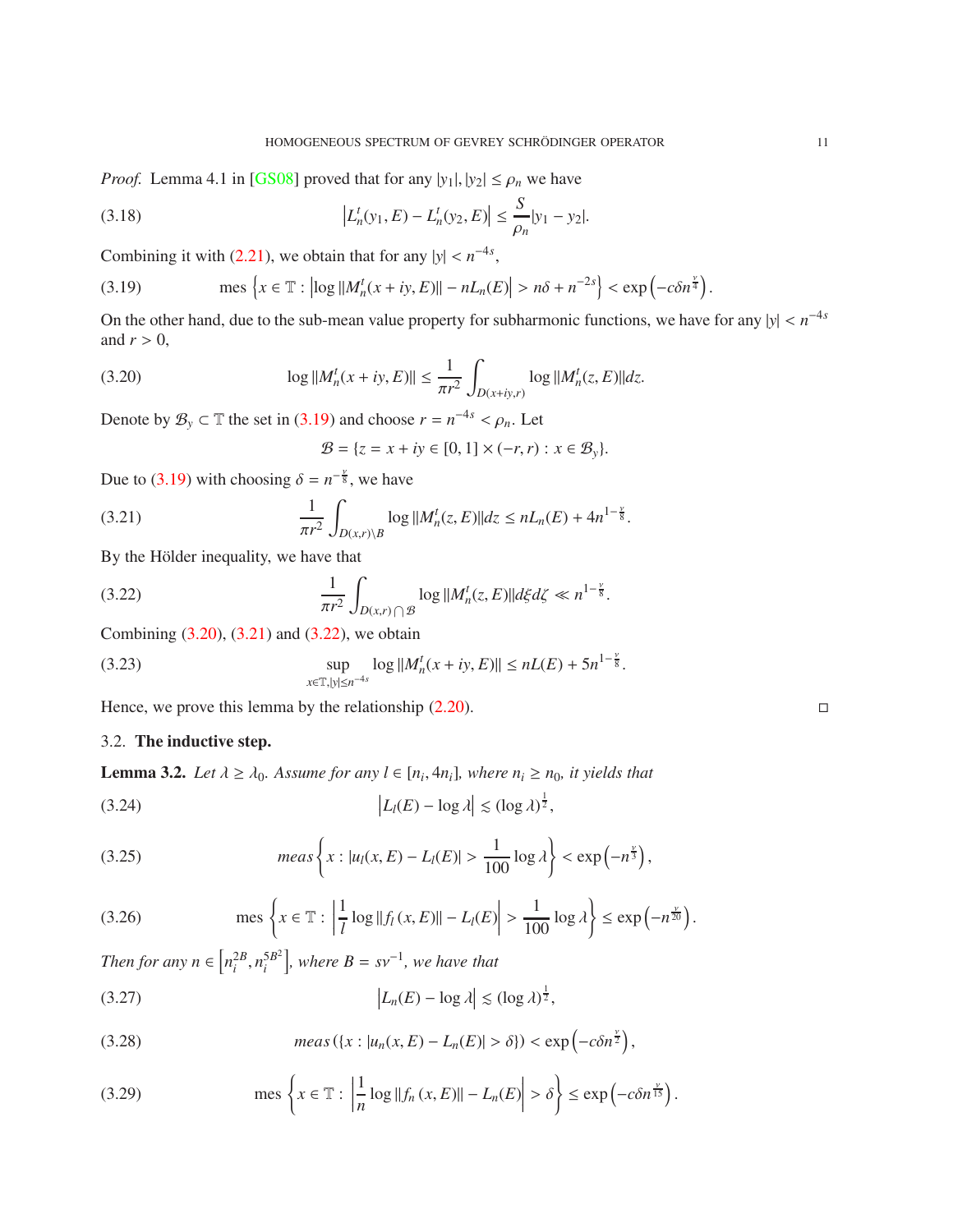*Proof.* We suppress *E* from the notations for ease in this proof. Let  $l = n_i$  and  $n \in \left[ n_i^{2B}, n_i^{5B^2} \right]$  $\begin{bmatrix} 5B^2 \\ i \end{bmatrix}$ . Then,  $n = l + (m-2)l + l'$  with  $2l \le l' \le 3l$ . Set  $A_j(x) = M_l(x + (j-1)l\omega)$ ,  $j = 1, ..., m-1$ , and  $A_m(x) = M_l$ . Then, due to  $(3.25)$ , there exists a set  $G_i$  satisfying

$$
meas(\mathbb{T}\backslash G_i) \le 4(m+2) \cdot \exp\left(-l^{\frac{\nu}{3}}\right) \le \exp\left(-l^{\frac{\nu}{4}}\right)
$$

such that for any  $x \in \mathcal{G}_i$ ,

$$
||A_j(x)|| > \exp\left(\frac{9}{10}l\log\lambda\right), \ ||A_m(x)|| > \exp\left(\frac{9}{10}l'\log\lambda\right),
$$
  

$$
\left|\log||A_j(x)|| + \log||A_{j+1}(x)|| - \log||A_{j+1}(x)A_j(x)||\right| \le \frac{3}{25}l\log\lambda,
$$

and

<span id="page-11-0"></span>
$$
\left| \log ||A_{m-1}(x)|| + \log ||A_m(x)|| - \log ||A_m(x)A_{m-1}|| \right| \le \frac{8}{25} l \log \lambda.
$$

Now the hypothesis of Avalanche Principle are satisfied and hence

(3.30) 
$$
\log ||M_n(x)|| + \sum_{j=2}^{m-1} \log ||A_j(x)|| - \sum_{j=1}^{m-1} \log ||A_{j+1}(x)A_j(x)|| = O\left(\frac{1}{l}\right)
$$

up to a set of measure less than  $\exp(-l^{\frac{y}{4}})$ . If we set

$$
u_0(x) = \log ||A_m(x) A_{m-1}(x)|| + \log ||A_2(x) A_1(x)||,
$$

then the previous relation can be rewritten as

 $\parallel$  $\overline{\phantom{a}}$ 

$$
\log ||M_n(x)|| + \sum_{j=2}^{m-1} \log ||M_l(x + (j-1) \, l\omega)|| - \sum_{j=2}^{m-2} \log ||M_{2l}(x + (j-1) \, l\omega)|| - u_0(x) = O\left(\frac{1}{l}\right).
$$

Similarly, for any  $0 \le k < l - 1$ ,

$$
\log||M_n(x)|| + \sum_{j=2}^{m-1} \log||M_l(x + k\omega + (j-1) \, l\omega)|| - \sum_{j=2}^{m-2} \log||M_{2l}(x + k\omega + (j-1) \, l\omega)|| - u_k(x) = O\left(\frac{1}{l}\right),
$$

where

$$
u_k(x) = \log ||M_{l'-k}(x + k\omega + (m-1)l\omega) \cdot A_{m-1}(x + k\omega)|| + \log ||A_2(x + k\omega) \cdot M_{l+k}(x)||,
$$

which means that we decrease the length of  $A_m$  by  $k$  and increase the length of  $A_1$  by  $k$ . Adding these equations and dividing by *l* yield

$$
\log ||M_n(x)|| + \sum_{j=l}^{(m-1)l-1} \frac{1}{l} \log ||M_l(x+j\omega)|| - \sum_{j=l}^{(m-2)l-1} \frac{1}{l} \log ||M_{2l}(x+j\omega)|| - \sum_{k=0}^{l-1} \frac{1}{l} u_k(x) = O\left(\frac{1}{l}\right)
$$

up to a set of measure less than  $\exp(-l^{\frac{y}{5}})$ . What we have done is to obtain the Dirichlet sums,  $\sum_{n=1}^{\infty}$ *j*=*l* 1  $\frac{1}{l}$  log  $||M_l(x + j\omega)||$ 

and 
$$
\sum_{j=l}^{(m-2)l-1} \frac{1}{l} \log ||M_{2l}(x+j\omega)||
$$
. However, Proposition 2.1 can not be applied to them, since them are not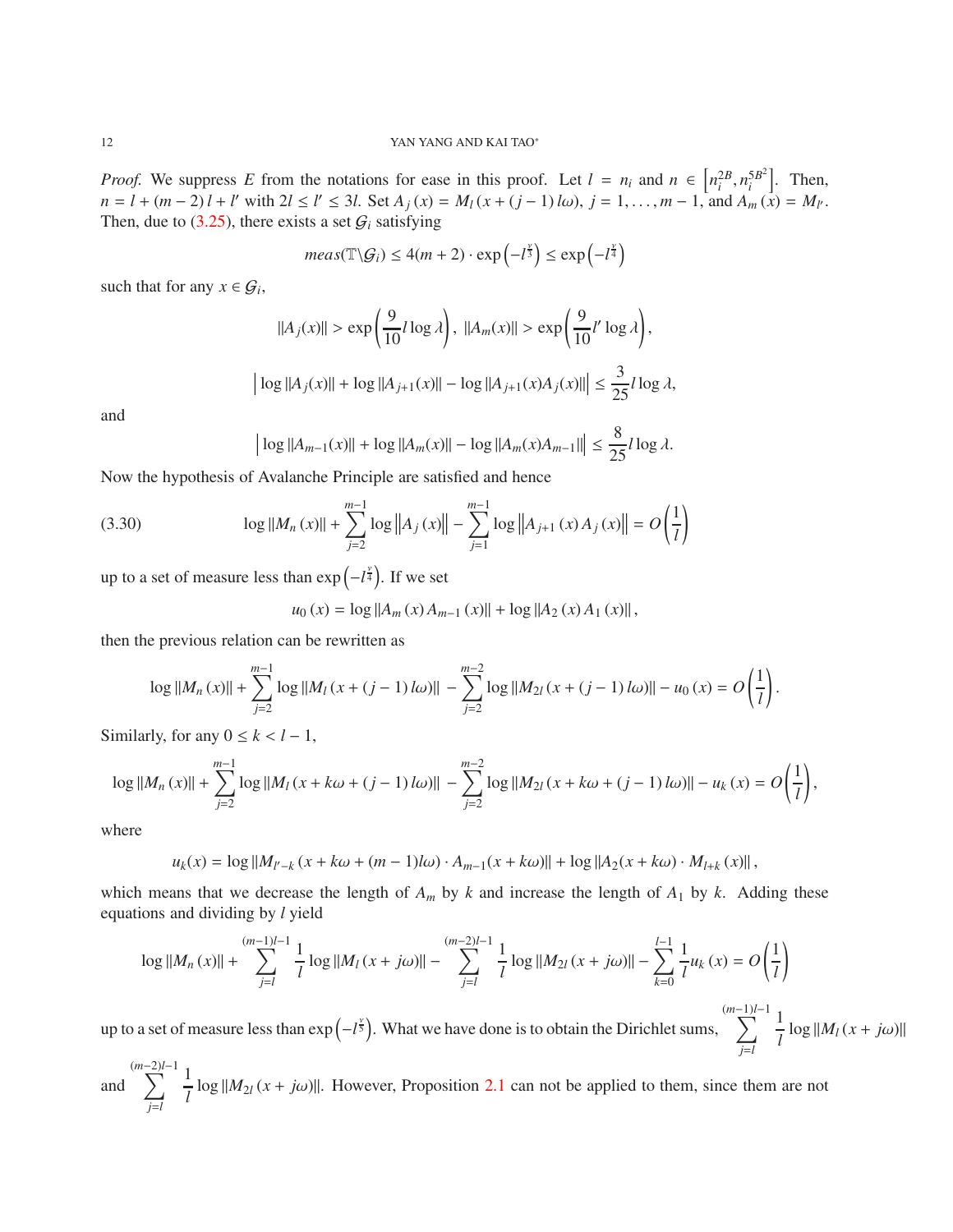subharmonic. So, we need to change them by the subharmonic truncation functions,  $\sum_{n=1}^{(m-1)/-1}$ *j*=*l* 1  $\frac{1}{l} \log \left\| M_l^t(x + j\omega) \right\|$ 

and 
$$
\sum_{j=l}^{(m-2)l-1} \frac{1}{l} \log ||M_{2l}^{t}(x+j\omega)||
$$
 Due to (2.20),
$$
\left|\sum_{j=l}^{(m-1)l-1} \frac{1}{l} \log ||M_{l}(x+j\omega)|| - \sum_{j=l}^{(m-1)l-1} \frac{1}{l} \log ||M_{l}^{t}(x+j\omega)|| \right| < n \exp(-l) \ll \frac{1}{l},
$$

$$
\left|\sum_{j=l}^{(m-2)l-1} \frac{1}{l} \log ||M_{2l}(x+j\omega)|| - \sum_{j=l}^{(m-2)l-1} \frac{1}{l} \log ||M_{2l}^{t}(x+j\omega)|| \right| < n \exp(-l) \ll \frac{1}{l},
$$

Obviously, the similar relationships between  $u_k$  and  $u'_k$  also hold. Hence,

$$
\log \Vert M_{n}(x) \Vert + \sum_{j=l}^{(m-1)l-1} \frac{1}{l} \log \left\Vert M^{t}_{l}(x+j\omega) \right\Vert - \sum_{j=l}^{(m-2)l-1} \frac{1}{l} \log \left\Vert M^{t}_{2l}(x+j\omega) \right\Vert - \sum_{k=0}^{l-1} \frac{1}{l} u^{t}_{k}(x) = O \left( \frac{1}{l} \right)
$$

up to this set. Recall that  $\frac{1}{l} \log ||M_l^t(x)||$  is a subharmonic function on  $\mathbb{T}_l$  with the maximum *S* and  $ml \sim n$ . So, Proposition [2.1](#page-4-4) can be applied with the smallest deviation  $\frac{3CS}{\rho} l^{2(s-1)} n^{-\nu}$  and we obtain that

$$
\sum_{j=l}^{(m-1)l-1} \frac{1}{l} \log \left\| M_l^t(x+j\omega) \right\| - \sum_{j=l}^{(m-2)l-1} \frac{1}{l} \log \left\| M_{2l}^t(x+j\omega) \right\| = (m-2) l L_l^t - (m-3) l L_{2l}^t + O\left(l^{2s} n^{1-\nu}\right)
$$

up to a set of measure less than  $2 \exp(-cn^{1-\nu})$ . Note that  $u_k^t$ ,  $k = 0, ..., l-1$  also have the subharmonic extensions and Proposition [2.1](#page-4-4) can be applied for these functions with  $n = 1$  and  $\delta = l^{2s} n^{1-\nu} \gg 1$ . So,

$$
\sum_{k=0}^{l-1} \frac{1}{l} u_k^t(x) - \sum_{k=0}^{l-1} \frac{1}{l} \left\langle u_k^t \right\rangle = O\left(l^{2s} n^{1-\nu}\right)
$$

up to a set of measure less than  $l \exp(-cn^{1-\nu})$ . Thus, combining these equations, we have that

<span id="page-12-0"></span>(3.31) 
$$
\log ||M_n(x)|| + (m-2)L_l^t - (m-3)L_{2l}^t - \sum_{k=0}^{l-1} \frac{1}{l} \langle u_k^t \rangle = O(l^{2s} n^{1-\nu})
$$

up to a set of measure less than  $\exp(-l^{\frac{y}{5}}) + 2 \exp(-cn^{1-y}) + l \exp(-cn^{1-y})$ . Note that for  $n > n_0$ ,

(3.32) 
$$
\exp(-l^{\frac{v}{5}}) + 2\exp(-cn^{1-\nu}) + l\exp(-cn^{1-\nu}) \ll n^{-10s} \text{ and } l^{2s}n^{1-\nu} \le n^{1-\frac{3v}{4}}
$$

Integrating [\(3.31\)](#page-12-0) , yields

(3.33) 
$$
nL_n + (m-2) L_l^t - (m-3) L_{2l}^t - \sum_{k=0}^{l-1} \frac{1}{l} \left\langle u_k^t \right\rangle = O\left(n^{1-\frac{3y}{4}}\right).
$$

Hence, we obtain [\(3.27\)](#page-10-5) by [\(3.33\)](#page-12-1) and [\(3.24\)](#page-10-6).

<span id="page-12-1"></span>Combining [\(3.31\)](#page-12-0), [\(3.33\)](#page-12-1) and [\(2.20\)](#page-6-1), we have

(3.34) 
$$
\left| \log \left| M_n^t(x) \right| \right| - nL_n^t = O\left( n^{1 - \frac{3\nu}{4}} \right)
$$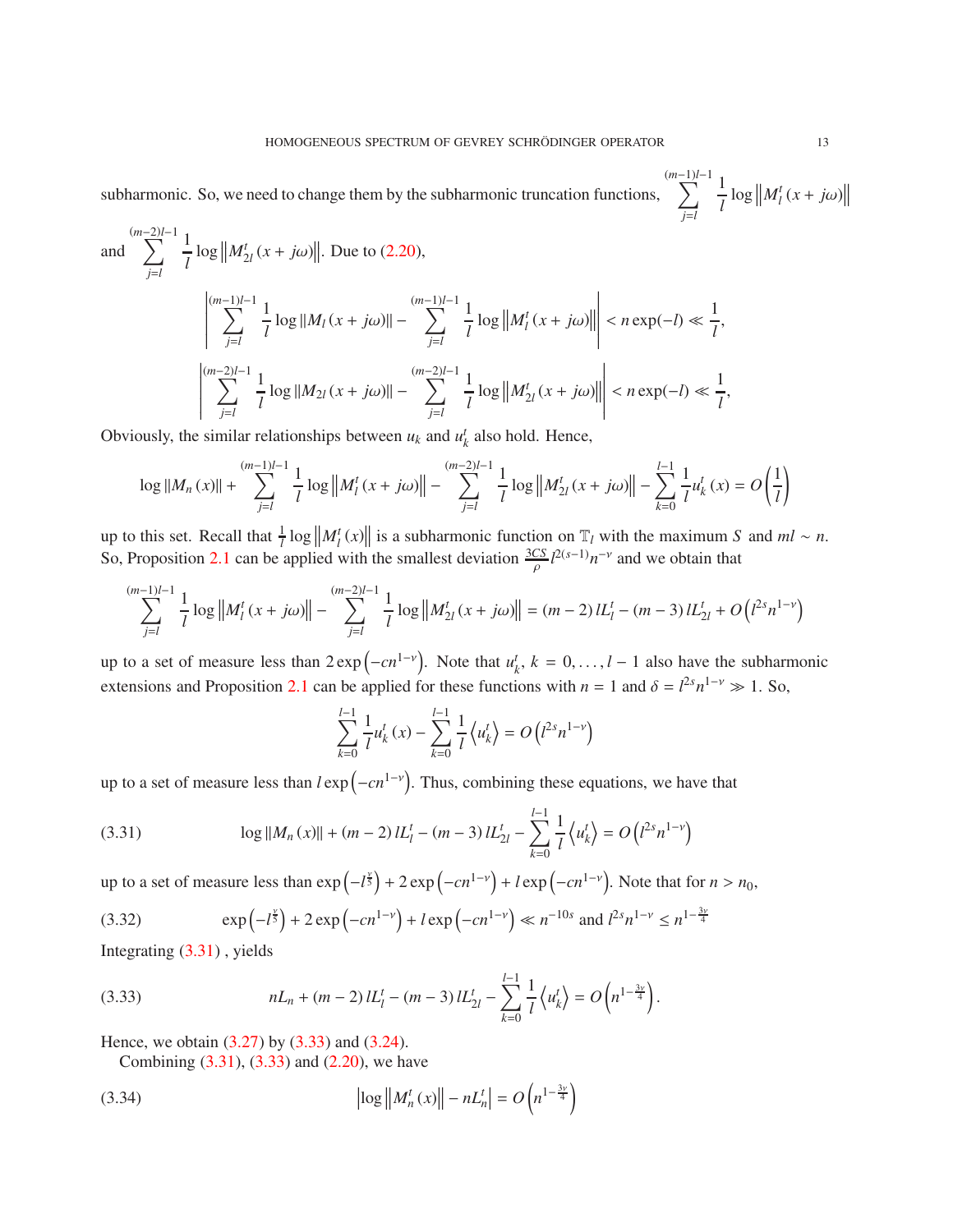up to a set of measure less than  $n^{-10s}$ . Let B be this exceptional set and define

$$
\log \|M_n^t(x)\| - nL_n^t = u_0 + u_1
$$

where  $u_0 = 0$  on  $\mathcal{B}$  and  $u_1 = 0$  on  $\mathbb{T} \setminus \mathcal{B}$ . Obviously,  $||u_0 - \langle u_0 \rangle||_{L^{\infty}(\mathbb{T})} = O(n^{1-\frac{3y}{4}})$ 

$$
||u_1||_{L^2(\mathbb{T})} \le n^{-3s}
$$

.

By Lemma [2.2](#page-5-3) and choosing  $S = n^{2s}$  to make  $\rho$  be uniform, we obtain that

<span id="page-13-0"></span>
$$
\left\| \log \left\| M_n^t(x) \right\| \right\|_{BMO(\mathbb{T})} = O(n^{1-\frac{\nu}{2}}).
$$

Thus, Lemma [2.3](#page-5-4) implies us that for any  $n > n_0$  and any  $\delta > 0$ ,

(3.35) 
$$
\text{mes } \left\{ x \in \mathbb{T} : \left| \log \left\| M_n^t(x) \right\| - nL_n^t \right| > n\delta \right\} \leq C \exp \left( -c \delta n^{\frac{\nu}{2}} \right).
$$

Hence, we get [\(3.28\)](#page-10-7) by [\(2.20\)](#page-6-1).

Like  $(3.14)$ , due to  $(3.26)$  and  $(3.25)$ , we can also apply the avalanche principle to expand  $|f_n(x, E)|$ . Combining this with  $(3.30)$ , we obtain that

$$
(3.36) \quad \log|f_n(x)| = \log||M_n(x)|| + \log \left\| M_{2\ell}(x) \begin{bmatrix} 1 & 0 \\ 0 & 0 \end{bmatrix} \right\| - \log||M_{2\ell}(x)|| + \log \left\| \begin{bmatrix} 1 & 0 \\ 0 & 0 \end{bmatrix} \right\| + \log \left\| \begin{bmatrix} 1 & 0 \\ 0 & 0 \end{bmatrix} M_{l+l'}(x + (m-2)l\omega) \right\| - \log ||M_{l+l'}(x + (m-2)l\omega)|| + O(1/l)
$$
  
\n
$$
\geq \log ||M_n(x)|| - l' \log \lambda \geq nL_n - n^{1-\frac{\nu}{4}}
$$

up to a set of measure less than  $\exp(-l^{\frac{\gamma}{40}})$ . In particular, for any  $x_0 \in \mathbb{T}$  there exists  $x_1 \in \mathbb{T}$ ,  $|x_1 - x_0| \le$  $\exp(-l^{\frac{y}{2}}) \ll \rho_n$  such that  $\log|f_n^t(x_1)| \geq nL_n - n^{1-\frac{y}{4}}$ . On the other hand, for the subharmonic function  $\log |M_n^t|$ , its ldt [\(3.35\)](#page-13-0) can be extended to on the strip  $\mathbb{T}_n := \{z : |\text{Im}z| \le \rho_n\}$ . So, Corollary [3.1](#page-9-4) can be applied and  $(3.23)$  holds. Due to  $(3.15)$ , we have

(3.37) 
$$
\sup_{x \in \mathbb{T}, |y| \le n^{-4s}} \log |f_n^t(x+iy)| \le nL_n + n^{1-\frac{v}{10}}.
$$

Applying Cartans estimate for  $f_n^t$  and using a covering argument, we obtain that for any  $H \gg 1$ ,

(3.38) 
$$
\text{mes } \{x \in \mathbb{T} : \left| \log \left| \left| f_n^t(x) \right| \right| - nL_n \right| > C H n^{1 - \frac{\nu}{10}} \leq C \exp(-H).
$$

Combining it with  $(2.20)$  and  $(2.10)$ , we obtain  $(3.29)$  and finish this proof.

### 3.3. The proof of Proposition [3.1.](#page-7-2)

*The proof of Proposition* [3.1.](#page-7-2) [\(3.8\)](#page-8-5), [\(3.9\)](#page-8-3) and [\(3.10\)](#page-8-4) make the assumptions of Lemma [3.2](#page-10-11) hold for  $n_0 =$  $(\log \lambda)^C$  with  $\lambda > \lambda_0$  and small constant *v*. Hence, [\(3.27\)](#page-10-5), [\(3.28\)](#page-10-7) and [\(3.29\)](#page-10-10) hold for any  $n \in \left[ n_0^{2B}, n_0^{5B^2} \right]$  $\begin{bmatrix} 5B^2 \\ 0 \end{bmatrix}$ . From now on, we choose  $n_{i+1} = [n_i^{2B}] + 1$  for any  $i \ge 1$ . Then, due to Lemma [3.2](#page-10-11) and the induction, we obtain that [\(3.27\)](#page-10-5), [\(3.28\)](#page-10-7) and [\(3.29\)](#page-10-10) hold for any *n* ∈  $\bigcup_{i=0}^{\infty}$  $\left[ n_i^{2B}, n_i^{5B^2} \right]$  $\binom{5B^2}{i}$ . It is obvious that  $n_i^{5B^2}$  $\frac{5B^2}{i} > n_{i+1}^{2B}$ . Thus, [\(3.27\)](#page-10-5), [\(3.27\)](#page-10-5), [\(3.28\)](#page-10-7) and [\(3.29\)](#page-10-10) hold for any  $n > n_1$ . Redefining v and  $n_0$ , we obtain [\(3.1\)](#page-7-0), [\(3.2\)](#page-7-1) and [\(3.3\)](#page-8-1).

At last, we apply the semialgebraic set theory to obtain the number of the intervals. Due to the semi-algebraic sets theory(Subsection [2.4\)](#page-7-3), there exist *v's* truncation polynomial  $\tilde{v}_n$  of degree less than  $Cn^{4s}$ , satisfying

$$
\sup_{x\in\mathbb{T}}|\tilde{v}_n-v|\leq \exp\left(-n^2\right).
$$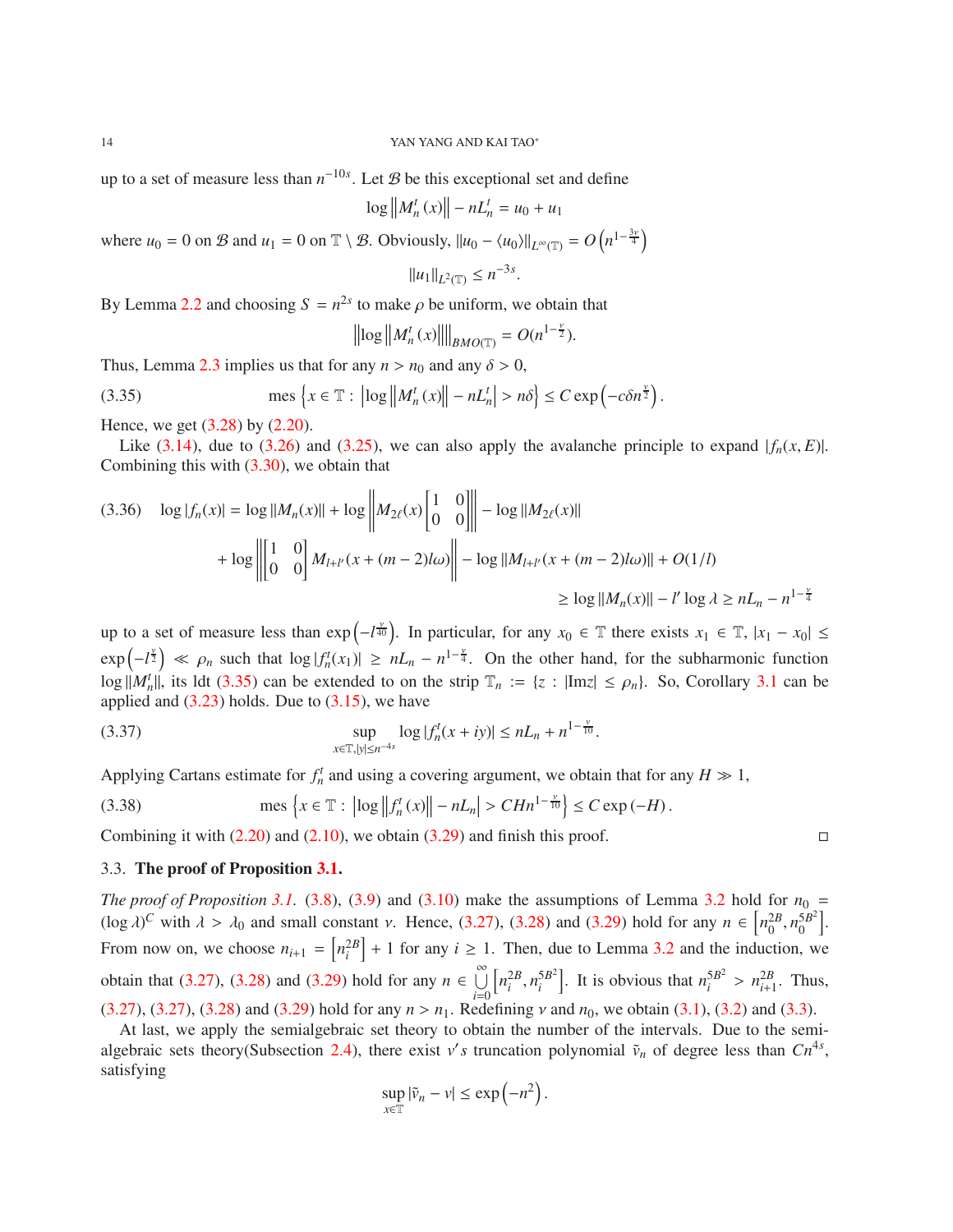Define the set

$$
\tilde{Q}^t(x) = \left\{ x : \left| \frac{1}{n} \log |\tilde{f}_n^t(x, E)| - L_n(E) \right| > \frac{3}{2} \delta \right\},\,
$$

where  $\tilde{f}_n^t(x, E) = \det(\tilde{H}_n^t(x) - E)$  and  $\tilde{H}_n^t(x)$  is the corresponding operators with the potential  $\lambda \tilde{v}_n$ . Obviously,  $\tilde{f}_n^t(x, E)$  is a polynomial of degree less than  $Cn^{5s}$ . Let

$$
Q_1(x) = \left\{ x : \left| \frac{1}{n} \log |f_n(x, E)| - L_n(E) \right| > n\delta \right\},\
$$

and

$$
Q_2(x) = \left\{ x : \left| \frac{1}{n} \log |f_n(x, E)| - L_n(E) \right| > 2n\delta \right\}.
$$

it yields that

$$
Q_2\subset Q^t\subset Q_1.
$$

Therefore, we finish this proof by applying Corollary [2.1](#page-7-4) with  $d = 1$ .

*Remark* 3.2. It is obvious that by the proofs of Proposition [3.1](#page-7-2) and Corollary [3.1,](#page-9-4) we obtain a better upper bound for  $n > n_0$ :

(3.39) 
$$
\sup_{x \in \mathbb{T}} \log |f_n(x, E)|, \sup_{x \in \mathbb{T}} \log ||M_n(x, E)||, \sup_{x \in \mathbb{T}, |y| \le n^{-4s}} \log |f_n^t(x + iy, E)| \le nL_n(E) + Cn^{1-\nu}.
$$

Actually, it also holds for  $1 \le n \le n_0$ . Recall that for any  $\lambda > \lambda_0$ ,  $1 \le n \le n_0$ ,

<span id="page-14-0"></span>
$$
|L_n(E) - \log \lambda| \le (\log \lambda)^{\frac{1}{2}}, \quad \sup_{x \in \mathbb{T}} \frac{1}{n} \log ||M_n(x, E)|| \le \log \lambda + (\log \lambda)^{\frac{1}{2}}.
$$

Hence, by choosing  $C \sim \log \lambda$  and recalling  $n_0 = (\log \lambda)^{\tilde{C}}$ , we obtain that [\(3.39\)](#page-14-0) holds for any  $n \ge 1$ .

## 4. Green Function, Wegner's estimate and spectrum criterion

In this section, we are mainly to introduce some common tools in the spectral theory, such as Green function, Wenger's estimate and spectrum criterion, and apply the obtained LDTs to them to get the desired lemmas. From now on, unless specified otherwise, we always assume  $\omega \in \mathcal{D}(c, A)$ ,  $\lambda > \lambda_0$  and  $n > n_0$ .

4.1. Green Function. In this subsection, we present the key tools to link eigenfunctions of the finite volume operators to (generalized) eigenfunctions of a large volume or in infinite volume. They are the *Poisson formula* in terms of Green's function and a bound on the off-diagonal terms of Green's function in terms of the deviations estimate for the determinant  $f_n(x, E)$ . It says that for any solution of the difference equation  $H(x)\phi = E\phi$ , we have

<span id="page-14-1"></span>
$$
(4.1) \qquad \phi(m) = (H_{[a,b]}(x) - E)^{-1}(m, a)\phi(a-1) + (H_{[a,b]}(x) - E)^{-1}(m, b)\phi(b+1), \quad m \in [a, b].
$$

Easy computations show that [\(4.1\)](#page-14-1) also holds if  $\phi$  satisfies  $H_{[c,d]}(x)\phi = E\phi$  and  $[a,b] \subseteq [c,d]$ . We denote this Green's function by  $\mathcal{G}_{[a,b]}(x, E) := (H_{[a,b]}(x) - E)^{-1}$  or  $\mathcal{G}_n(x, E) := (H_n(x) - E)^{-1}$ . Due to Cramer's rule,

<span id="page-14-2"></span>(4.2) 
$$
\mathcal{G}_n(x,E)(k,m) = \frac{f_{k-1}(x,E)f_{n-(m+1)}(z+(m+1)\omega,E)}{f_n(x,E)}.
$$

This method was introduced into the theory of localized eigenfunctions in the fundamental work on the Anderson model by Fröhlich and Spencer. Now it will help us address the relationship between the distance of an energy to the spectrum and the deviation of  $f_n(x, E)$  to the Lyapunov exponent.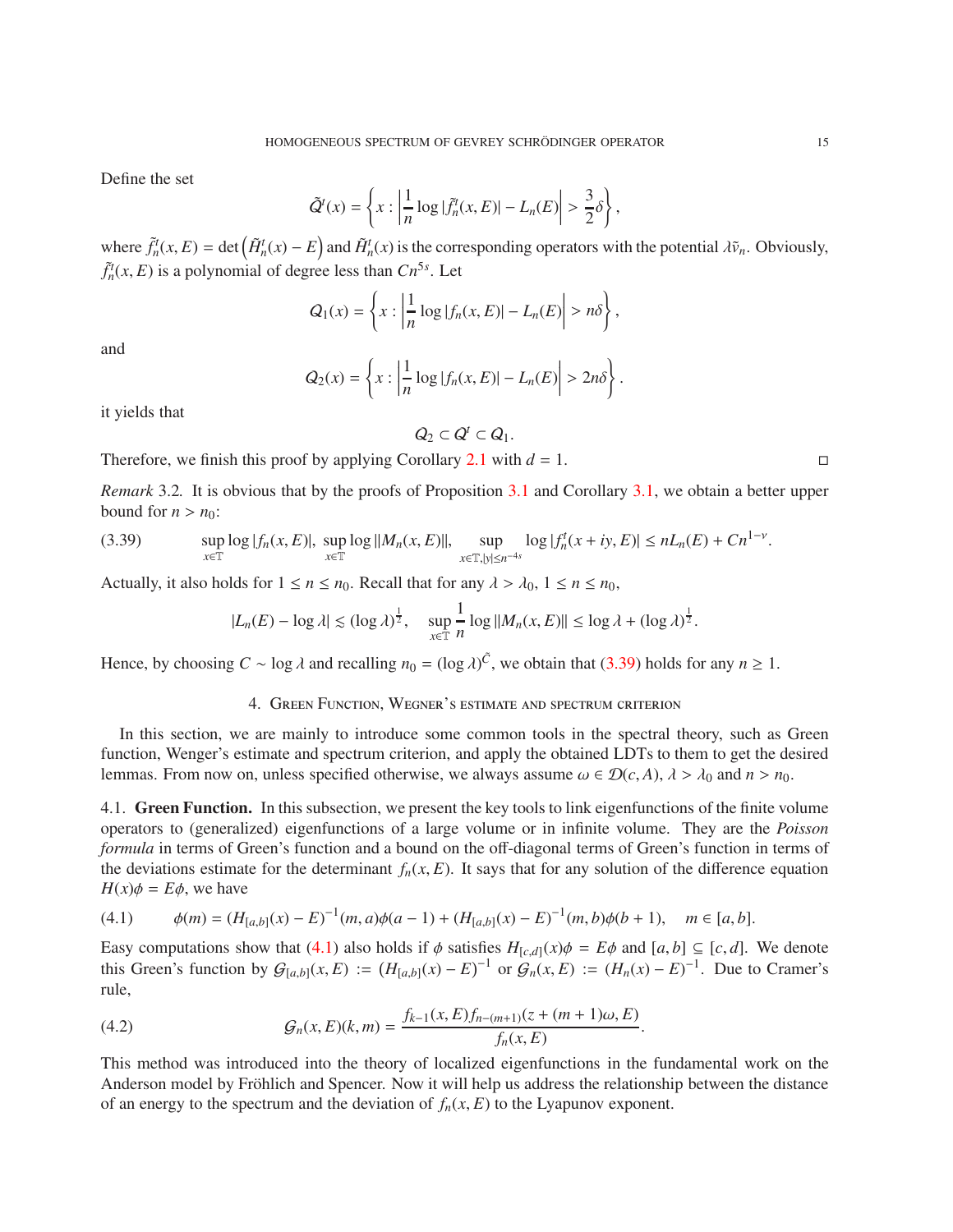<span id="page-15-0"></span>**Lemma 4.1.** *If*  $log |f_n(x, E)| > nL_n(E) - J$ , then

$$
\left|G_{[1,n]}(x,E)(j,k)\right| \le \exp\left(-\frac{\log\lambda}{2}|k-j| + J + Cn^{1-\nu}\right),\
$$
  
dist  $(E, \text{spec } H_n(x)) \ge \exp\left(-J - Cn^{1-\nu}\right).$ 

*Proof.* Due to [\(4.2\)](#page-14-2), [\(3.39\)](#page-14-0) and the setting  $\lambda > \lambda_0$  which makes  $L_j(E) \le \log \lambda + (\log \lambda)^{\frac{1}{2}}$  for any *j*, it yields that

$$
|G_n(x, E)(k, m)| = \frac{|f_{k-1}(x, E)| \cdot |f_{n-(m+1)}(x + (m+1)\omega, E)|}{|f_n(x, E)|}
$$
  
 
$$
\leq \exp\left(-\frac{\log \lambda}{2}|k - m| + J + Cn^{1-\nu}\right).
$$

Thus,

$$
\|\mathcal{G}_n(x,E)\| \le \exp\left(J + C n^{1-\nu}\right),\,
$$

which implies that

$$
dist(E, \text{spec } H_n(x)) = ||G_n(x, E)||^{-1} \ge \exp\left(-J - C n^{1-\nu}\right).
$$

 $\Box$ 

The above lemma shows that if  $f_n(x, E)$  is closed to  $L_n(E)$ , then the Green function  $G_n(x, E)$  decays well, and the distance between  $E$  and the spectrum spec  $H_n(x)$  has an lower bound. Naturally, we also want to know what will happen when  $f_n(x, E)$  is far away from  $L_n(E)$ .

**Lemma 4.2.** *If*  $\log |f_n(x, E)| \le nL_n(E) - Jn^{1-\frac{\nu}{2}}$ , then there exists a constant  $C(v)$  such that

$$
\operatorname{dist}(E, \operatorname{spec} H_n(x)) < C \exp\left(-\left(J + \frac{1}{2}n^{\frac{\gamma}{4}}\right)\right).
$$

*Proof.* Due to [\(3.3\)](#page-8-1),

mes 
$$
\left\{x \in \mathbb{T}: \left|\log|f_n(x,E)| - L_n(E)\right| > n^{1-\frac{3\nu}{4}}\right\} \le \exp\left(-n^{\frac{\nu}{4}}\right).
$$

Thus, there exists *x*' satisfying  $|x'-x| < \exp(-n^{\frac{v}{4}})$  such that

(4.3) 
$$
\log |f_n(x', E)| > nL_n(E) - n^{1 - \frac{3\nu}{4}}.
$$

Combining it with  $(2.19)$  and  $(2.7)$ , we have that

(4.4) 
$$
\log |f_n^t(x',E)| > nL_n(E) - 2n^{1-\frac{3\nu}{4}}.
$$

Define

$$
\Psi(z) = f_n^t \left( x + \frac{10z}{\exp\left(n^{\frac{\nu}{4}}\right) |x'-x|} (x'-x), E \right),
$$

which is a complex analytic function on  $\mathcal{D}(0, 1)$  by noting that  $\exp(-n^{\frac{v}{4}}) \ll n^{-4s}$ . Let *z'* be such that  $\Psi(z') = f_n^t(x', E)$ . Obviously,  $|z'| \leq \frac{1}{10}$ . Due to [\(3.39\)](#page-14-0), we have that

$$
\sup_{x \in \mathbb{T}, |y| < \exp\left(-n^{\frac{y}{4}}\right)} \log ||f_n^t(x+iy, E)|| \le nL_n(E) + Cn^{1-\nu},
$$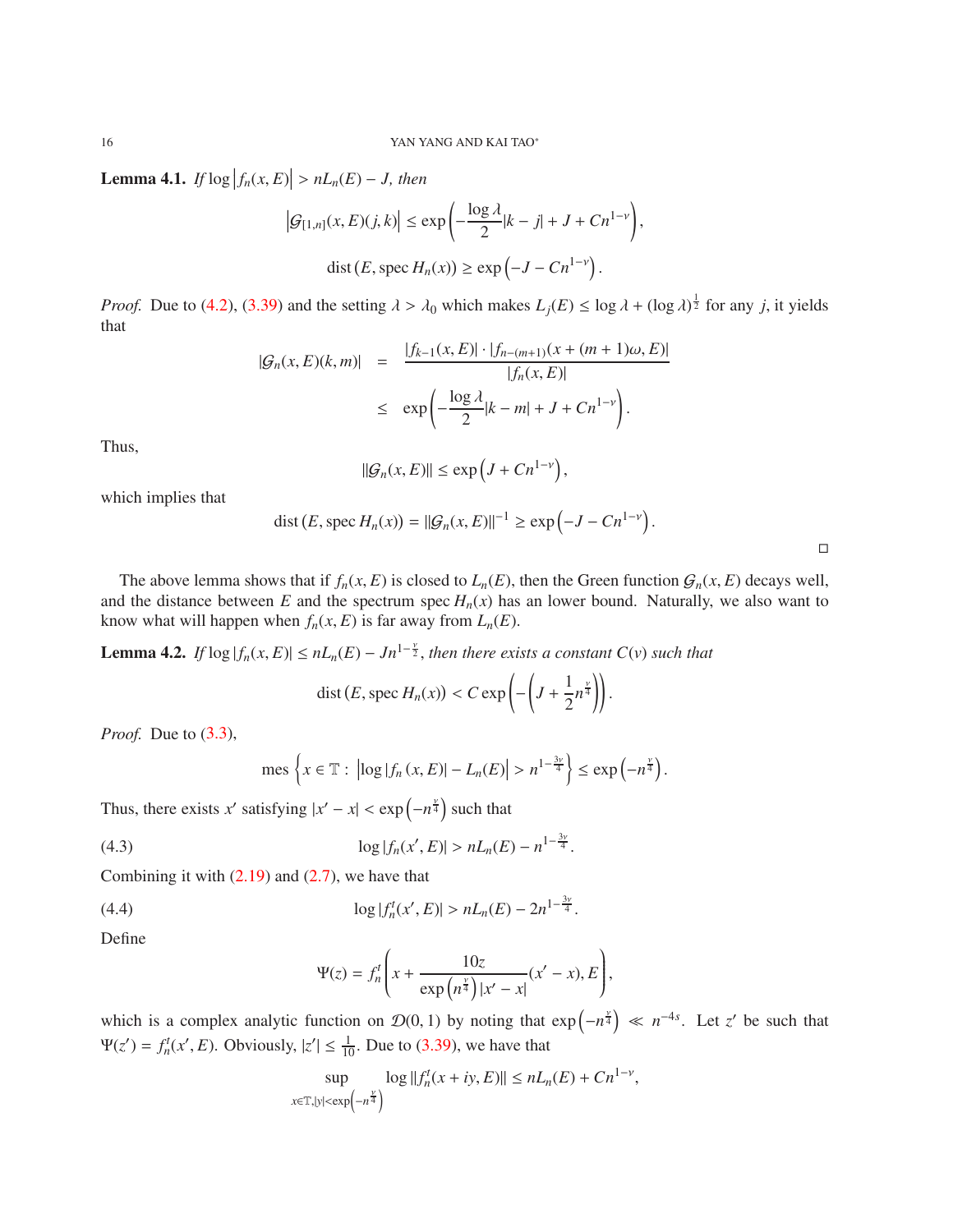which means that  $\sup_{x \in \mathbb{R}^n} \log |\Psi(z)| < nL_n(E_0) + Cn^{1-\nu}$ . Due to the Cartan's estimate [\(2.23\)](#page-7-5), we have that *z∈D*(0,1) there exists a set  $B \subset \mathcal{D}(0, 1), B \in \text{Car}_1(H, J), J = CHn^{1-\frac{3y}{4}}$ , such that

$$
\log|\Psi(z)| > nL_n(E) - C H n^{1-\frac{3\nu}{4}}
$$

for any  $z \in \frac{1}{6}\mathcal{D}(0, 1) \setminus \mathcal{B}$ . It follows that  $0 \in D(z_j, r_j) \subset \mathcal{B}$  with  $r_j < \exp(-H)$  for some *j*, and there exists  $z' \in D(z_j, r_j)$  such that  $\Psi(z') = 0$ . Let  $z'' = x + \frac{10z'}{\exp\left(\frac{x}{2}\right)}$  $\exp\left(n^{\frac{\gamma}{4}}\right)|x'-x|$  $(x'-x)$ . Then,  $E \in \text{spec } H_n^t(z'')$  and

 $|z'' - x| \le \exp\left(-\left(J + n^{\frac{\gamma}{4}}\right)\right)$ . Since  $H_n^t$  is Hermitian,

$$
\left\|H_n^t(z) - H_n^t(x)\right\| \le C|z - x|,
$$

and that if

$$
\left\| \left( H_n^t(x) - E \right)^{-1} \right\| \left\| H_n^t(z) - H_n^t(x) \right\| < 1,
$$

then  $H_n^t(z) - E$  would be invertible. Hence, we have

$$
dist(E, \text{spec } H_n^t(x)) < C \exp\left(-\left(J + n^{\frac{\gamma}{4}}\right)\right).
$$

At last, due to the fact that

$$
\sup_{x \in \mathbb{T}} \|H_n^t(x) - H_n(x)\| \le \exp(-n),
$$

we finish this proof.  $\Box$ 

Its inverse negative proposition will play an important role in our later proof:

<span id="page-16-2"></span>**Corollary 4.1.** *If* dist  $(E, \text{spec}(H_n(x)) > C \exp\left(-\left(J + \frac{1}{2}\right)\right)$  $\frac{1}{2}n^{\frac{\nu}{4}}$ )), then

$$
\log |f_n(x, E)| > nL_n(E) - Jn^{1-\frac{\nu}{2}}.
$$

4.2. Wegner's estimate. The following elementary observation links the spectra in finite volume to the decay of the Green function.

<span id="page-16-0"></span>**Lemma 4.3** (Lemma 2.6 in [\[GDSV18\]](#page-24-3)). *If for any m*  $\in$  [a, b], there exists  $\Lambda_m = [a_m, b_m] \subsetneq [a, b]$  containing *m such that*

(4.5) 
$$
(1 - \langle \delta_a, \delta_{a_m} \rangle) |\mathcal{G}_{\Lambda_m}(x, E)(a_m, m)| + (1 - \langle \delta_b, \delta_{b_m} \rangle) |\mathcal{G}_{\Lambda_m}(x, E)(b_m, m)| < 1,
$$

*then*  $E \notin \text{spec } H_{[a,b]}(x)$ .

We refer to the next result as the *covering form* of LDT.

<span id="page-16-1"></span>**Lemma 4.4.** *Suppose for each point m*  $\in$  [1, *n*] *there exists an interval*  $I_m \subset$  [1, *n*] *such that:* 

(1) dist $(m, [1, n] \setminus I_m) \ge |I_m|/100$ ,

$$
(2) |I_m| \ge n_0,
$$

(3) 
$$
\log |f_{I_m}(x, E_0)| > |I_m| L_{|I_m|}(E_0) - J_m
$$
, where  $J_m \le |I_m|/1000$ .

*Then*

$$
\operatorname{dist}(E_0, \operatorname{spec} H_n(x)) \ge \exp\left(-\max_m \left\{J_m + C|I_m|^{1-\nu}\right\}\right).
$$

*Proof.* Set

$$
\mathcal{E}(E_0) := \left\{ E : |E - E_0| < \exp\left(-\max_m \left\{ J_m + C|I_m|^{1-\nu} \right\} \right) \right\}.
$$

We will apply Lemma [4.3](#page-16-0) to obtain that  $E \notin \text{spec } H_n(x)$  for any  $E \in \mathcal{E}(E_0)$ . By the continuity of  $L_n(E)$ ,

$$
\left|L_{|I_m|}(E) - L_{|I_m|}(E_0)\right| \ll 1, \forall E \in \mathcal{E}(E_0).
$$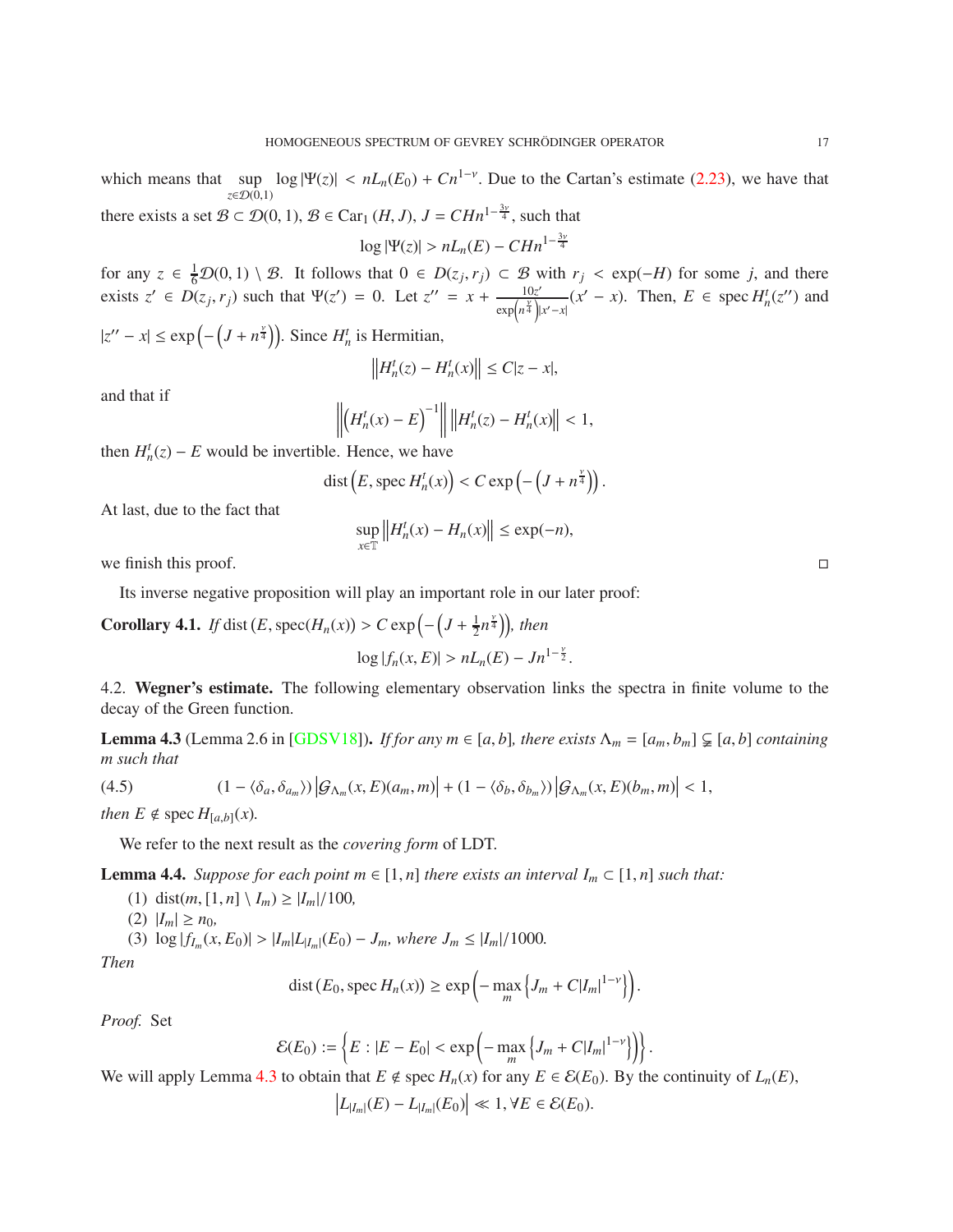Combining it with [\(2.19\)](#page-5-1), we have that

$$
\begin{array}{rcl}\n\log|f_{|I_m|}(x,E)| & \geq & \log|f_{|I_m|}(x,E_0)| - |E - E_0| \frac{\exp\left(|I_m|L_{|I_m|}(E_0) + C|I_m|^{1-\nu}\right)}{|f_{|I_m|}(x,E_0)|} \\
& \geq & nL_{|I_m|}(E_0) - J_m - 1 \geq nL_{|I_m|}(E) - J_m - 2.\n\end{array}
$$

Thus, by Lemma [4.1,](#page-15-0) it yields that

$$
\left|\mathcal{G}_{I_m}(x,E)(k,j)\right| \leq \exp\left(-\frac{\log\lambda}{2}|k-j|+J_m+C|I_m|^{1-\nu}\right).
$$

This and assumptions (1) and (2) guarantee that the assumptions of Lemma [4.3](#page-16-0) are satisfied, and then we finish this proof.  $\Box$ 

Now, combining it with the LDTs, Proposition [3.1,](#page-7-2) we obtain the desired Wegner's estimate.

<span id="page-17-1"></span>**Proposition 4.1.** *For any*  $(\log n)^{\frac{4}{\nu}} \leq k \leq n$ ,

(4.6) 
$$
\text{mes } \left\{ x \in \mathbb{T} : \text{dist}(\text{spec } (H_n(x)), E) < \exp\left(-k^{1-\frac{\nu}{2}}\right) \right\} \leq \exp\left(-k^{\frac{\nu}{4}}\right).
$$

*Moreover, the set on the left-hand side is contained in the union of less than*  $k^{Cs}$ *n intervals.* 

*Proof.* Without loss of generality, *k* is an even number. Then, choose  $I_m$  in Lemma [4.4](#page-16-1) as

<span id="page-17-0"></span>
$$
I_m = \begin{cases} [m, k+m], & m \in [1, k/2], \\ [m-k/2, m+k/2], & m \in [k/2+1, n-k/2-1], \\ [m-k, m], & m \in [n-k/2, n] \end{cases}
$$

and  $J_m = k^{1-\frac{v}{2}}$ . Due to [\(3.3\)](#page-8-1), we have there exists a set  $\mathcal{B}_{n,E_0}$  satisfying that

$$
\operatorname{mes} \left( \mathcal{B}_{n,E} \right) < n \exp \left( - c k^{\frac{\nu}{2}} \right)
$$

such that for any  $x \notin \mathcal{B}_{n,E}$ , all assumptions of Lemma [4.4](#page-16-1) are satisfied. The number of the intervals comes from Proposition 3.1 directly. from Proposition [3.1](#page-7-2) directly.

An important consequence of Wegners estimate is that the graphs of the eigenvalues cannot be too flat.

<span id="page-17-2"></span>**Proposition 4.2.** If  $S \in \mathbb{T}$  is connected and  $\text{mes}(S) \geq \exp\left(-k^{\frac{\gamma}{4}}\right)$  for some k satisfying that  $(\log n)^{\frac{4}{\gamma}} \leq k \leq n$ , *then*

mes 
$$
(E_n^j(\mathcal{S})) \ge \exp\left(-k^{1-\frac{\nu}{4}}\right)
$$

*for any*  $j \in \{1, \dots, n\}$ *.* 

*Proof.* By the continuity of the functions  $E_i^{(n)}$  $f_j^{(n)}(x)$ ,  $E_j^{[-n,n]}(S)$  is an interval. Let  $E_0$  be the center of this interval. Then if mes  $(E_n^j(\mathcal{S})) < \exp(-k^{1-\frac{\gamma}{4}})$ , which means that for any  $x \in \mathcal{S}$ ,

$$
\left| E_j^n(x) - E_0 \right| < \exp\left( -k^{1-\frac{\nu}{4}} \right),
$$

then it contradict with  $(4.6)$ .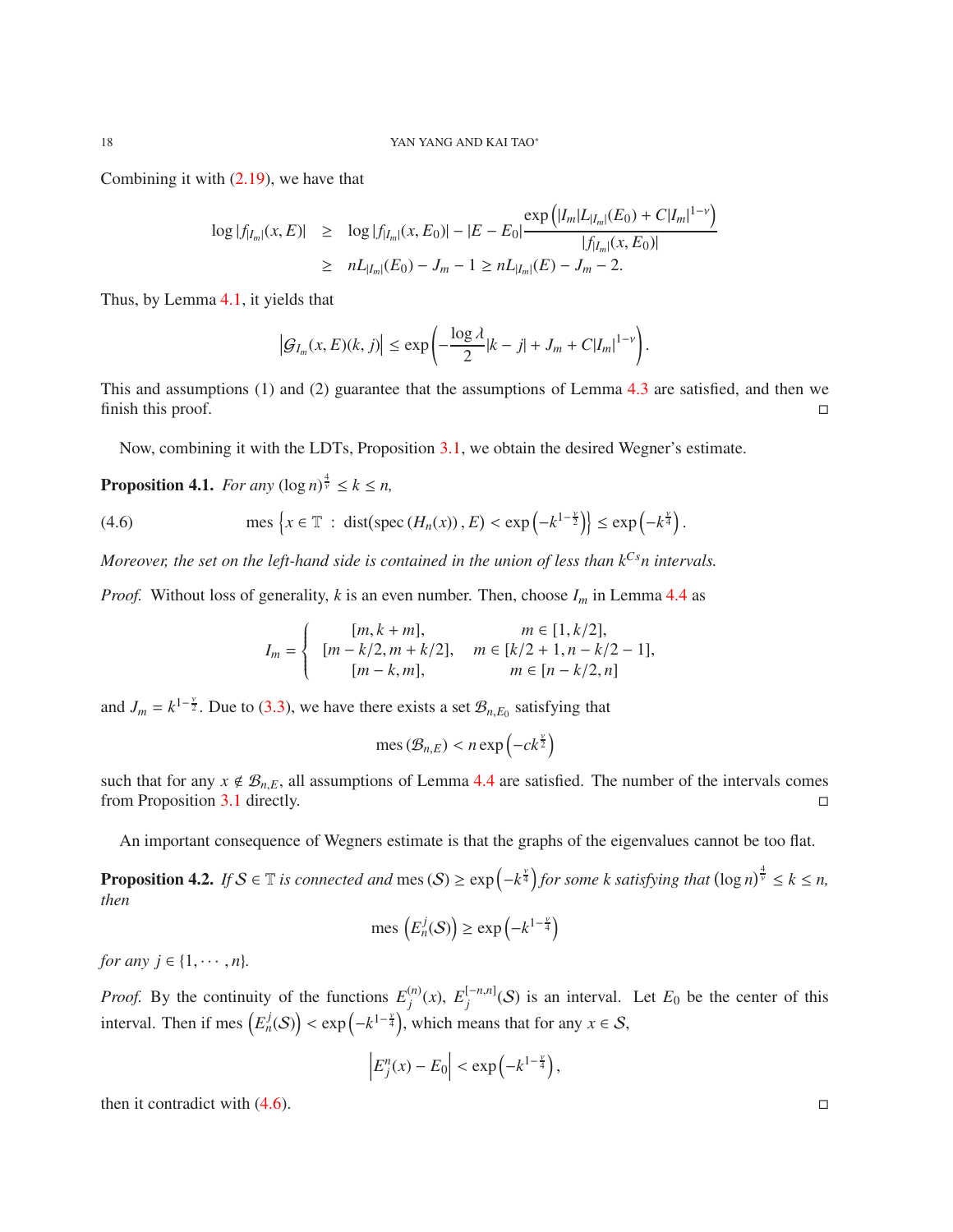[4.3](#page-16-0). spectrum criterion. Lemma 4.3 can be also used to establish our criterion for an energy to be in the spectrum. For this we will use the following well-known fact.

<span id="page-18-0"></span>Lemma 4.5 (Lemma 2.7 in [\[GDSV18\]](#page-24-3)). *If there exist*  $\delta$  > 0 *and sequences*  $a_k$  → −∞*, b<sub>k</sub>* → ∞ *such that* dist  $(E, \text{spec } H_{[a_k, b_k]}(x)) \ge \delta,$ 

*then*

$$
dist(E, \text{spec } H(x)) \ge \delta.
$$

Now we can formulate the following called spectrum criterion lemma:

<span id="page-18-1"></span>**Lemma 4.6.** *If for any*  $x \in \mathbb{T}$ *, there exists*  $r(x) \in [-n/2, n/2]$  *such that* 

$$
dist(E_0, \text{spec } H_{r(x)+[-n,n]}(x)) \ge \exp\left(-n^{\frac{\gamma}{4}}\right),\,
$$

*then*

$$
dist(E_0, S_{\omega}) \ge \frac{1}{2} \exp\left(-n^{\frac{\nu}{4}}\right).
$$

*Proof.* Fix  $x \in \mathbb{T}$  and let  $\bar{n} \geq n$  be arbitrary. Let

$$
p = -\bar{n} - n + r(x - \bar{n}\omega), \ q = \bar{n} + n + r(x + \bar{n}\omega).
$$

We will use Lemma [4.3](#page-16-0) to show that  $\tilde{E} \notin \text{spec } H_{[p,q]}(x)$  for any  $|\tilde{E} - E| \leq \frac{1}{2} \exp(-n^{\frac{y}{4}})$ . By the hypothesis and noting that

$$
H_{r(x-\bar{n}\omega)+[-n,n]}(x-\bar{n}\omega) = H_{-\bar{n}+r(x-\bar{n}\omega)+[-n,n]}(x) = H_{[p,p+2n]}(x),
$$

we have

$$
dist(E, \text{spec } H_{[p,p+2n]}(x)) \ge \exp\left(-n^{\frac{\gamma}{4}}\right).
$$

Then,

$$
\operatorname{dist}\left(\tilde{E}, \operatorname{spec} H_{[p,p+2n]}(x)\right) \geq \frac{1}{2} \exp\left(-n^{\frac{\nu}{4}}\right).
$$

Due to Corollary [4.1](#page-16-2) and Lemma [4.1,](#page-15-0) it yields that

$$
\left|\mathcal{G}_{[p,p+2n]}(x,\tilde{E})(j,k)\right| \leq \exp\left(-\frac{\log\lambda}{2}|j-k|+Cn^{1-\nu}+n^{1-\frac{\nu}{4}}\right).
$$

It implies

 $|\mathcal{G}_{[p,p+2n]}(x,\tilde{E})(p+2n,m)| < 1$ 

for any  $m \in [p, p + n + [n/2]]$ . Analogously, we can also have

$$
\left|\mathcal{G}_{[q-2n,q]}(x,\tilde{E})(q-2n,m)\right|<1
$$

for any  $m \in [q - n - [n/2], q]$ . For  $m \in [p + n + [n/2], q - n - [n/2]$ , let  $a_m = m - n + r(x + m\omega) \ge p + \left[\frac{n}{2}\right]$ 2  $+ r(x + m\omega) \ge p, b_m = m + n + r(x + m\omega) \le q - \left[\frac{n}{2}\right]$ 2  $\left| + r(x + m\omega) \leq q. \right.$ By the fact that  $|m - a_m|, |m - b_m| \ge \frac{n}{2}$  and  $b_m - a_m = 2n$ , we get

$$
\left|\mathcal{G}_{[a_m,b_m]}(x,\tilde{E})(a_m,m)\right|+\left|\mathcal{G}_{[a_m,b_m]}(x,\tilde{E})(b_m,m)\right|<1.
$$

Lemma [4.3](#page-16-0) are applied to get that  $\tilde{E} \notin \text{spec } H_{[p,q]}(x,\omega)$ . Since  $\bar{n}$  was arbitrary, it follows that we can choose sequences  $a_k$  → −∞ and  $b_k$  → ∞ such that

dist 
$$
(E, \text{spec } H_{[a_k, b_k]}(x, \omega)) \ge \frac{1}{2} \exp(-n^{\frac{\nu}{4}}).
$$

Then, the conclusion follows from Lemma  $4.5$ .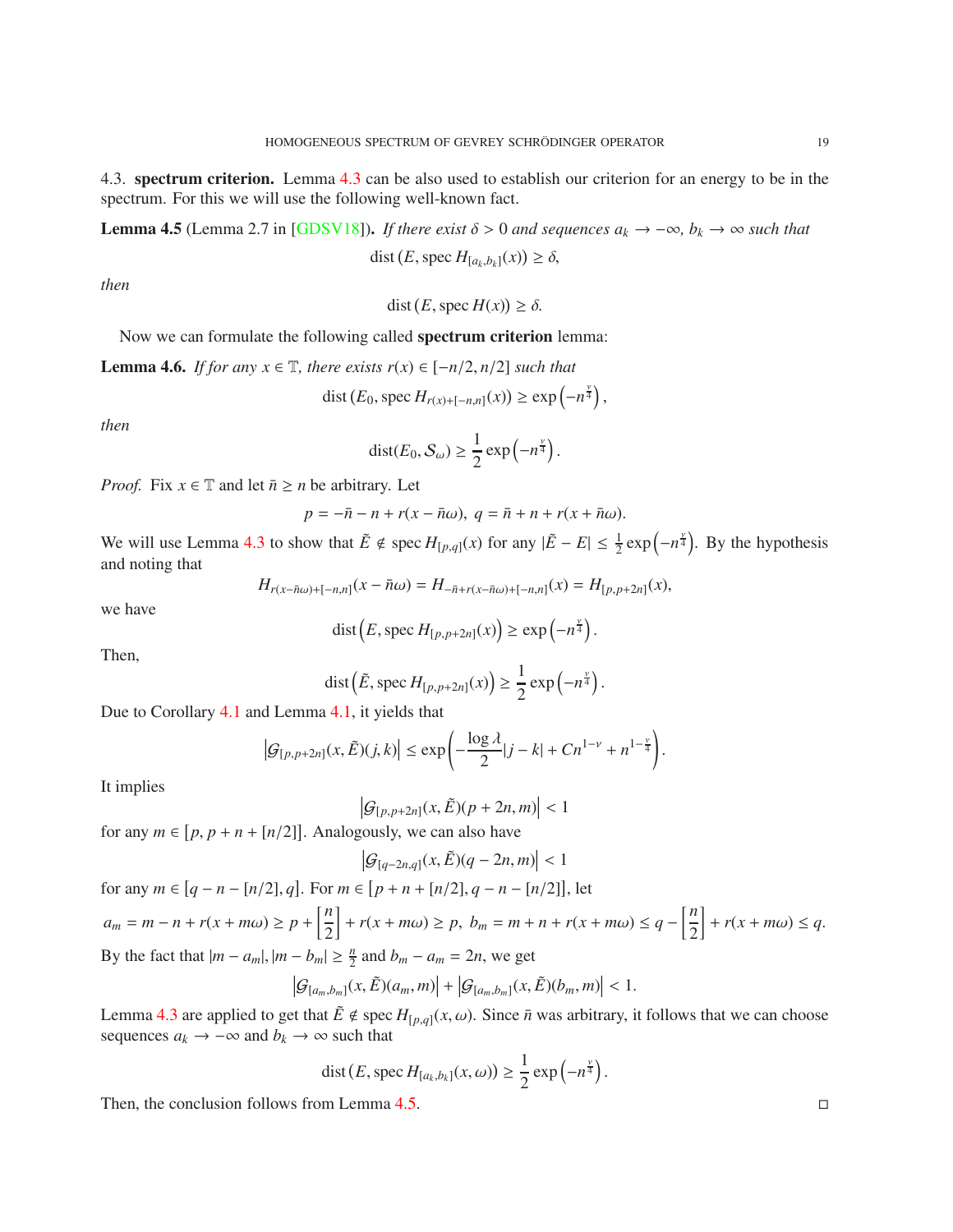#### 20 YAN YANG AND KAI TAO∗

## 5. The Stability and Homogeneity of the Spectrum

5.1. The Stability of of the Spectrum. In this subsection, we will mainly consider how much of the finite scale eigenvalue  $E_j^{[-n,n]}$  survives when we pass *n* to the infinite.

<span id="page-19-3"></span>**Lemma 5.1.** *Let*  $E \in S_\omega$ . *There exist*  $j_0 \in [-n, n]$  *and a segment I,*  $|I| \geq c \exp\left(-\left(\log n\right)^{\frac{8A}{\gamma}}\right)$ , *centered at a point x*0*, such that*

(5.1) 
$$
\left|E_j^{[-n,n]}(x_0) - E\right| \le \exp\left(-n^{\frac{\gamma}{4}}\right),
$$

 $\int$  *and for any x* ∈ *I* there exists  $\xi$ ,  $\|\xi\| = 1$ , with support in  $[-n + 1, n - 1]$ , such that

$$
\left\| \left( H(x) - E_j^{[-n,n]}(x) \right) \xi \right\| < \exp(-cn^{\nu}).
$$

*What's more,*

mes 
$$
E_j^{[-n,n]}(I) > \exp\left(-(\log n)^{\frac{32A}{\nu^2}}\right)
$$
.

*Proof.* Due to the assumption that  $E \in S_\omega$  and Lemma [4.6,](#page-18-1) there exists  $x' \in \mathbb{T}$  such that

(5.2) 
$$
\max_{|i| \le n/2} \text{dist}(E, \text{spec } H_{i+[-n,n]}(x')) < \text{exp}\left(-n^{\frac{n}{4}}\right).
$$

On the other hand, we apply Proposition [4.1](#page-17-1) to obtain that

<span id="page-19-0"></span>
$$
\left\{x \in \mathbb{T}: \text{dist}(E, \text{spec } H_l(x)) < \exp\left(-k^{1-\frac{\nu}{2}}\right)\right\} \subset \bigcup_{m=1}^{m_0} I_m,
$$

where  $l = n^{\gamma}$ ,  $k = (\log n)^{\frac{8A}{\gamma}}$ ,  $m_0 \le k^{Cs}l \le l^2 \ll n$  and  $I_m$  are intervals such that  $|I_m| \le \exp(-k^{\frac{\gamma}{4}})$  $\exp\left(-\left(\log n\right)^{2A}\right)$ . Due to the definition of  $\mathcal{D}_{c,\alpha}$ ,

$$
\left\|l^2\omega\right\| > \frac{c}{l^{2A}} \gg \exp\left(-\left(\log n\right)^{2A}\right).
$$

Thus, each  $I_k$  contains at most one point of the form  $x' + (m - n)\omega$  with  $0 \le m < l^2$ , and the same conclusion holds for  $x' + (m + n - l + 1)\omega$ . So, we have that there exists  $|m'| \le l^2 \ll \frac{n}{2}$  such that  $x' + (m' - n)\omega$  and  $x' + (m' + n - l + 1)\omega$  are not in any of the *I<sub>m</sub>*. It yields that (5.3)

<span id="page-19-1"></span>
$$
\text{dist}(E, \text{spec } H_l(x' + (m' - n)\omega)), \text{dist }(E, \text{spec } H_l(x' + (m' + n - l + 1)\omega)) \ge \exp\left(-k^{1-\frac{\nu}{2}}\right) \ge \exp\left(-(\log n)^{\frac{8A}{\nu}}\right).
$$

Choosing  $i = m'$  in [\(5.2\)](#page-19-0), we have that

$$
\operatorname{dist}(E, \operatorname{spec} H_{m'+[-n,n]}(x')) \le \exp\left(-n^{\frac{n}{4}}\right).
$$

which implies that there exists  $j_0$  such that

$$
\left|E - E_{j_0}^{[-n,n]}(x_0)\right| \leq \exp\left(-n^{\frac{n}{4}}\right),\,
$$

where  $x_0 = x' + m'\omega$ . Combining it with [\(5.3\)](#page-19-1), it follows that (5.4)

<span id="page-19-2"></span>dist 
$$
(E_{j_0}^{[-n,n]}(x_0), \text{spec } H_l(x_0 - n\omega))
$$
, dist  $(E_{j_0}^{[-n,n]}(x_0), \text{spec } H_l(x_0 + (n-l+1)\omega)) \ge \frac{1}{2} \exp\left(-(\log n)^{\frac{8A}{\nu}}\right)$ .

By the fact that

(5.5) 
$$
\left| E_j^{(n)}(x_1) - E_j^{(n)}(x_2) \right| \le ||H_n(x_1) - H_n(x_2)|| \le C|x_1 - x_2|,
$$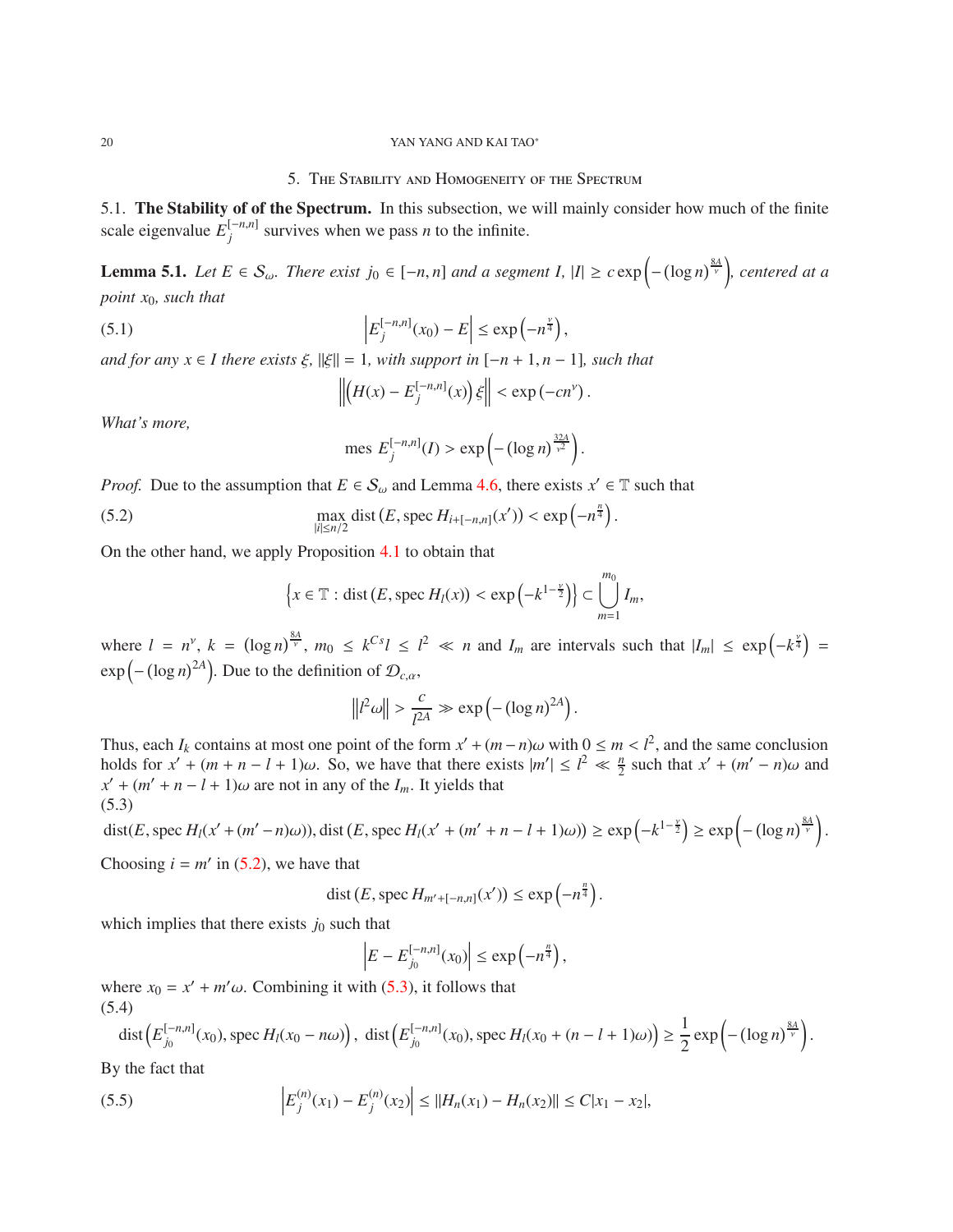[\(5.4\)](#page-19-2) also holds for any  $|x - x_0| \le c \exp\left(-\left(\log n\right)^{\frac{8A}{\gamma}}\right)$ . By the fact that  $(\log n)^{\frac{8A}{\gamma}} \ll l^{\frac{\gamma}{4}}$ , Corollary [4.1](#page-16-2) implies that

$$
\log |f_l(x, E)| > lL_l(E) - l^{1-\frac{\nu}{4}}.
$$

By Lemma [4.1,](#page-15-0) it obtains

$$
\left|\mathcal{G}_l\left(x-n\omega,E_{j_0}^{[-n,n]}(x)\right)(i,j)\right|\leq \exp\left(-\frac{\log\lambda}{2}|i-j|+2Cl^{1-\frac{\nu}{4}}\right).
$$

Similarly,

$$
\left|\mathcal{G}_l\left(x+(n-l+1)\omega,E_{j_0}^{[-n,n]}(x)\right)(i,j)\right| \leq \exp\left(-\frac{\log\lambda}{2}|i-j|+2Cl^{1-\frac{\nu}{4}}\right).
$$

Due to the Poisson formula [\(4.1\)](#page-14-1), we obtain that

(5.6) 
$$
\left|\phi_{j_0}^{[-n,n]}(x;m)\right| \le \exp(-cl) = \exp(-cn^{\nu}), \ |m| \ge n - \frac{l}{2}.
$$

Let  $\overline{I}$  denote the set of  $x \in \mathbb{T}$  satisfying [\(5.6\)](#page-20-0). Obviously,

<span id="page-20-0"></span>
$$
I := \left\{ x : |x - x_0| \le c \exp\left(-\left(\log n\right)^{\frac{8A}{\nu}}\right) \right\} \subset \overline{I}.
$$

Let  $\xi$  be the normalized projection of  $\phi_{j_0}^{[-n,n]}(x)$  onto the subspace corresponding to the interval  $[-n+1, n-1]$ . Due to the fact that  $|\phi_j^{[-n,n]}(x;\pm n)| < \exp(-cn^{\nu})$ , we have that

$$
|\xi_m| \le 2 \exp\left(-cn^\nu\right), \ |m| > n - \frac{l}{2}
$$

So,

$$
\left\| \left( H(x) - E_j^{[-n,n]}(x) \right) \xi \right\| = \| \xi_{-n+1} \| + \| \xi_{n-1} \| < 4 \exp(-cn^{\nu}).
$$

At last, applying Proposition [4.2,](#page-17-2) we obtain that

$$
\text{mes } E_j^{[-n,n]}(I) \ge \exp\left(-\left(\log n\right)^{\frac{32A}{\gamma^2}}\right).
$$

.

Next we address the stability of the spectral segments produced via the previous lemma by induction on scales. The inductive step that will be stated in Lemma  $5.3$  is essentially similar to Lemma 12.22 of [ $\overline{B05}$ ] and Lemma 3.3 of [\[GDSV18\]](#page-24-3). Compared to them, we will use the following elementary lemma from basic perturbation theory to shorten ours:

<span id="page-20-1"></span>**Lemma 5.2** (Lemma 2.40 in [\[GSV16\]](#page-24-14)). *Let A be a N × N Hermitian matrix. Let E*,  $\epsilon \in \mathbb{R}$ ,  $\epsilon > 0$ , and *suppose there exists*  $\phi \in \mathbb{R}^N$ *,*  $\|\phi\| = 1$ *, such that* 

$$
||(A - E)\phi|| < \varepsilon.
$$

*Then, there exists a normalized eigenvector*  $\psi$  *of A with an eigenvalue*  $E_0$  *such that* 

(5.8) 
$$
E_0 \in (E - \varepsilon \sqrt{2}, E + \varepsilon \sqrt{2}),
$$

$$
|\langle \phi, \psi \rangle| \ge (2N)^{-1/2}.
$$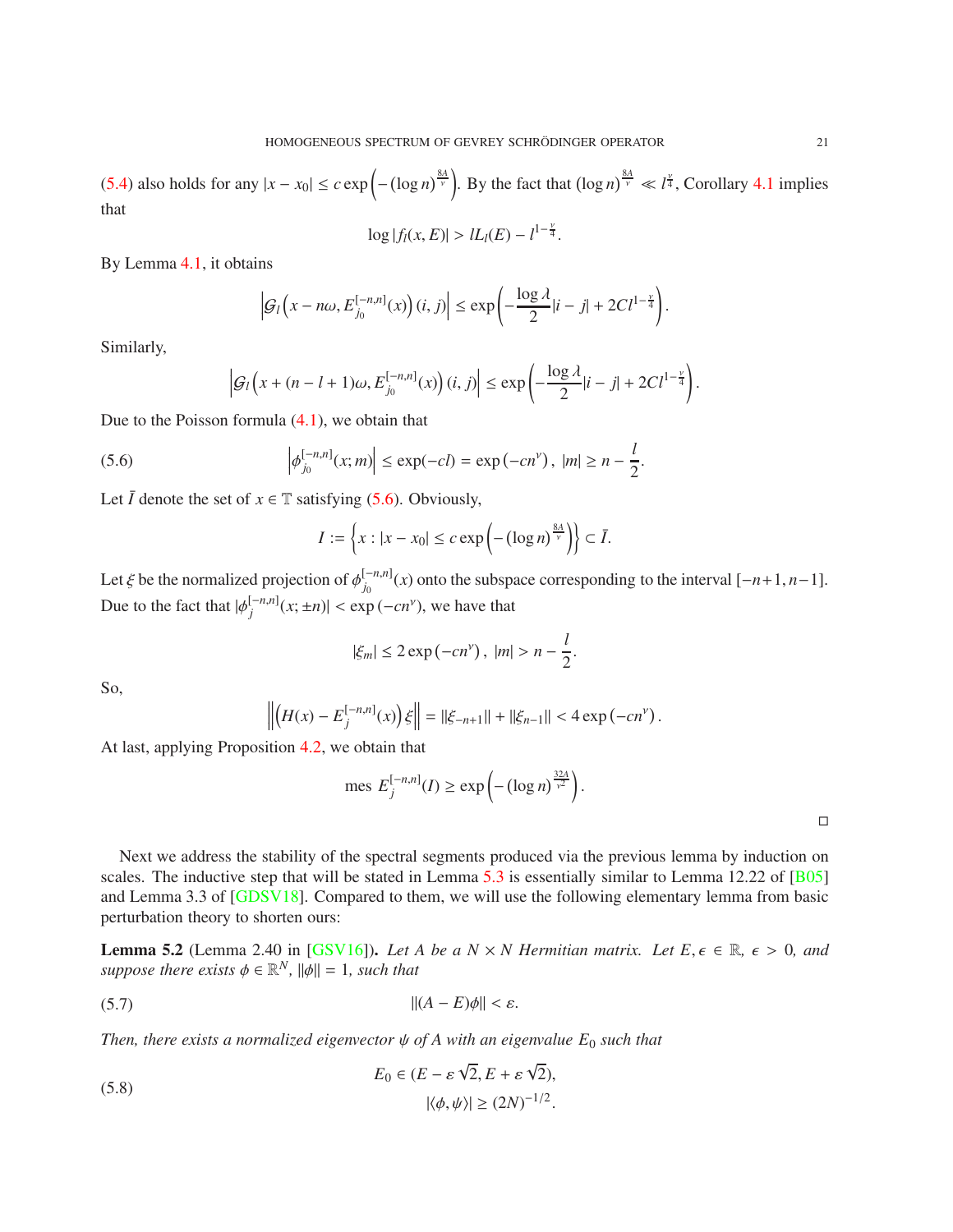<span id="page-21-0"></span>**Lemma 5.3.** Assume that  $E_j^{[-n,n]}(I,\omega) \subset (E',E'')$  and for each  $x \in I$ , there exists  $\xi$ ,  $||\xi|| = 1$ , with support in [−*<sup>n</sup>* <sup>+</sup> <sup>1</sup>, *<sup>n</sup>* <sup>−</sup> 1]*, such that*

(5.9) 
$$
\left\| \left( H(x) - E_j^{[-n,n]}(x) \right) \xi \right\| < \exp(-cn^{\nu}).
$$

*Then, there exists n*<sub>1</sub> *satisfying n*<sub>1</sub> ∼ *n*<sup>100</sup> *such that we can partition I into intervals I<sub><i>m*</sub>, *m* ≤ *n*<sub>1</sub><sup>C<sub>0</sub> *s*</sup>  $\frac{c_0 s}{1}$ , where  $C_0 = C_0(v)$ *, and for each*  $I_m$ *, there exists*  $j_1 \in [-n_1, n_1]$  *such that* 

<span id="page-21-1"></span>
$$
\left| E_j^{[-n,n]}(x) - E_{j_1}^{[-n_1,n_1]}(x) \right| \leq 2 \exp(-cn^{\nu}), x \in I_m,
$$

 $and for each x \in I_m, there exists \xi_1, \|\xi_1\| = 1, with support in [-n_1 + 1, n_1 - 1], satisfying$ 

$$
\left\|\left(H(x)-E_{j_1}^{[-n_1,n_1]}(x)\right)\xi_1\right\|<\exp\left(-\frac{c}{2}n_1^{\gamma}\right).
$$

*Proof.* Fix  $x \in I$  and let  $\xi$  be as in [\(5.9\)](#page-21-1). Due to the fact that

$$
H_{[-n,n]}(x)\xi = H_{[-n_1,n_1]}(x)\xi,
$$

we have

<span id="page-21-3"></span><span id="page-21-2"></span>
$$
\left\| \left( H_{[-n_1,n_1]}(x) - E_j^{[-n,n]}(x) \right) \xi \right\| < \exp(-cn^{\nu}).
$$

By Lemma [5.2,](#page-20-1) it yields that there exists  $j_1(x) \in [-n_1, n_1]$  such that

(5.10) 
$$
\left| E_j^{[-n,n]}(x) - E_{j_1}^{[-n,n_1]}(x) \right| < \sqrt{2} \exp(-cn^{\nu}),
$$

(5.11) 
$$
\left| \langle \xi, \phi_{j_1}^{[-n_1, n_1]}(x) \rangle \right| \geq 1/\sqrt{2n_1}.
$$

It is the same to the proof of Lemma [5.1](#page-19-3) that, there exists  $0 < k'_1 < l_1^2 < \frac{n_1}{2}$  such that  $x' + (k'_1 - n_1)\omega$  and  $x' + (-k_1 + n_1 - l_1 + 1)\omega$  are not in any of the *I<sub>k</sub>*, where  $|I_k| \le \exp(-(\log n_1)^{2A})$  and comes from

$$
\left\{x \in \mathbb{T}: \text{dist}(E, \text{spec } H_{l_1}(x)) < \exp\left(-k_1^{1-\frac{\nu}{2}}\right)\right\} \subset \bigcup_{k=1}^{m_1} I_k.
$$

Similarly,

$$
\left| \mathcal{G}_{[k_1'-n_1,k_1'-n_1+l_1]}(x, E_{j_1}^{[-n_1,n_1]})(i,j) \right| \le \exp\left(-\frac{\log \lambda}{2}|i-j| + 2Cl_1^{\frac{1-\frac{\nu}{4}}{4}}\right).
$$
  

$$
\left| \mathcal{G}_{[-k_1'+n_1-l,-k_1'+n_1]}(x, E_{j_1}^{[-n_1,n_1]})(i,j) \right| \le \exp\left(-\frac{\log \lambda}{2}|i-j| + 2Cl_1^{\frac{1-\frac{\nu}{4}}{4}}\right).
$$

and

$$
(5.12) \qquad \left| \phi_{j_1}^{[-n_1,n_1]}(x;j) \right| \le \exp\left(-cn_1^{\nu}\right), \; n_1 - k_1' - \frac{3l_1}{4} \le |j| \le n_1 - k_1' - \frac{l_1}{4}.
$$

Let  $k_1'' = n_1 - k_1' - \frac{l_1}{4}$  and  $\eta$  be the normalized projection of  $\phi_{j_1}^{[-n_1,n_1]}(x)$  onto the subspace corresponding to the interval  $[-k_1'', k_1'']$ . Due to the fact that  $k_1'' \gg n$  and [\(5.11\)](#page-21-2), it implies that

$$
\sum_{m=-k}^{k} |\phi_{j_1}(x,m)|^2 \geq \sum_{m=-n}^{n} |\phi_{j_1}(x,m)|^2 \geq \frac{1}{n_1}.
$$

Therefore, for any  $k_1'' - \frac{l_1}{2} \le |m| \le k_1''$ ,

(5.13) 
$$
|\xi_1(m)| \leq \sqrt{n_1} \exp\left(-cn_1^{\gamma}\right) \leq \exp\left(-\frac{c}{2}n_1^{\gamma}\right),
$$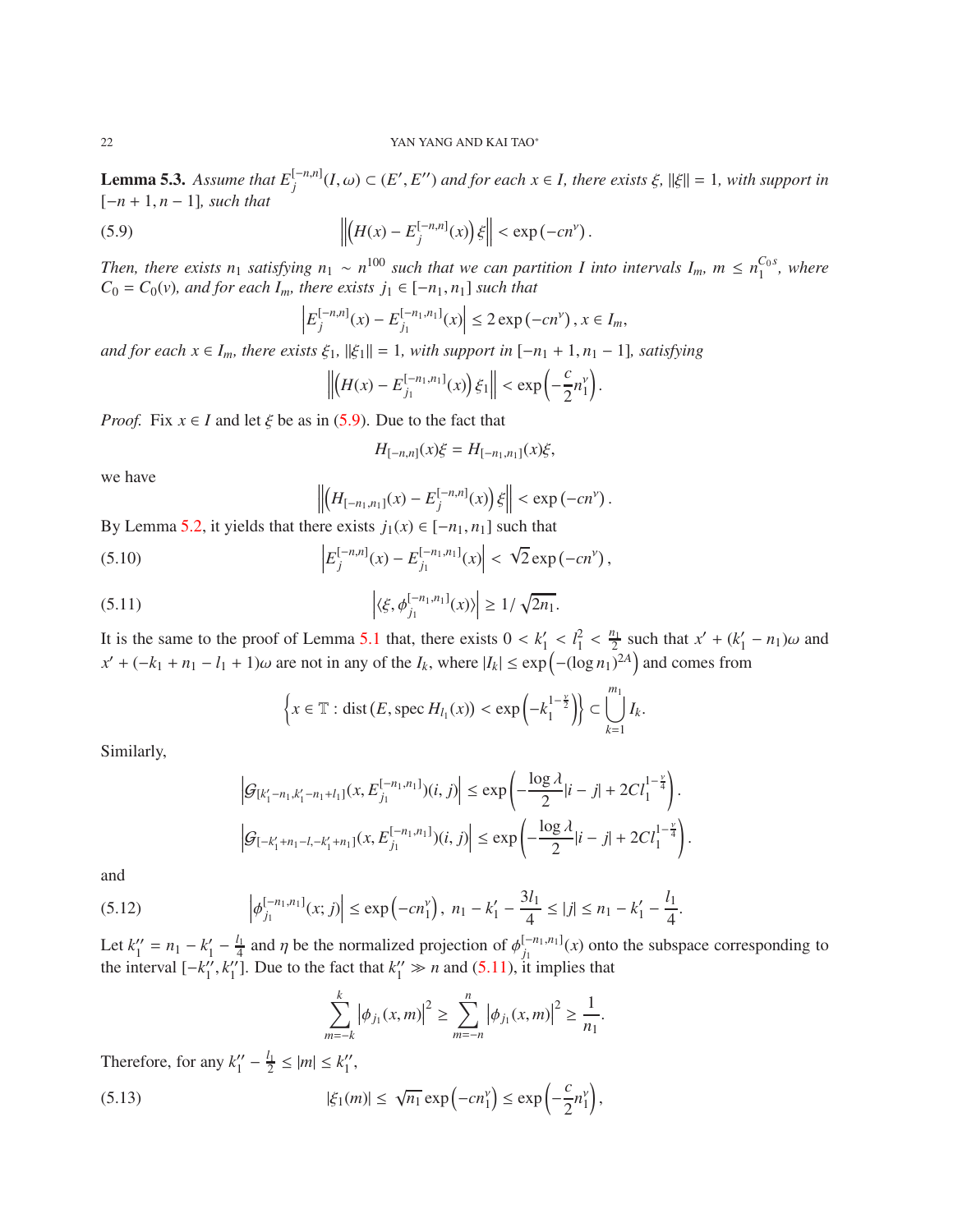<span id="page-22-0"></span>HOMOGENEOUS SPECTRUM OF GEVREY SCHRÖDINGER OPERATOR <sup>23</sup>

(5.14) 
$$
\left\| \left( H(x) - E_{j_1}^{[-n_1,n_1]}(x) \right) \xi_1 \right\| \le \exp \left( -\frac{c}{2} n_1^{\gamma} \right).
$$

Now we can declare that we have finished this proof. The reason is that the last thing for our proof is to estimate the number of components of the set of phases x that satisfy  $(5.10)$  and  $(5.14)$ . The main idea is to use the semialgebraic set theory to approximate the potential  $\lambda v$  by a trigonometric polynomials with the fixed  $\omega$ , just as what we have done to obtain the number of the intervals in the proof of Proposition [3.1.](#page-7-2) By recalling the definitions of  $\tilde{v}_n$  and  $\tilde{H}^t(x)$ , we have that

$$
\left\|H(x) - \tilde{H}^t(x)\right\| \le \lambda \sup_{x \in \mathbb{T}} |\tilde{v}_n - v| \le \exp(-n).
$$

Then, the method in the proofs of Lemma 4.3 in [\[GDSV18\]](#page-24-3) and Lemma 12.22 in [\[B05\]](#page-23-5) can been applied here directly.

Now we complete this induction and obtain the stability of the spectral segments.

<span id="page-22-4"></span>**Lemma 5.4.** *Let I* ⊂ [0, 1] *be an interval and let j* ∈ [−*n*, *n*]. Assume that  $E_j^{[-n,n]}(I, ω)$  ⊂ (*E'*, *E''*) and that *for each x* ∈ *I, there exists*  $\xi$ ,  $\|\xi\| = 1$ *, with support in*  $[-n + 1, n - 1]$ *, such that* 

(5.15) 
$$
\left\| \left( H(x) - E_j^{[-n,n]}(x) \right) \xi \right\| < \exp(-cn^{\nu}).
$$

*Then*

<span id="page-22-2"></span><span id="page-22-1"></span>mes 
$$
(E_j^{[-n,n]}(I) \setminus S_\omega) < \exp\left(-\frac{c}{4}n^{\nu}\right)
$$
.

*Proof.* Let  $n_1 = n^{100}$ . Using Lemma [5.3,](#page-21-0) we partition *I* into intervals  $I_m$ ,  $m \le n_1^{Cs}$ , and for each  $I_m$ , there exists  $j_1$  ∈  $[-n_1, n_1]$  such that

(5.16) 
$$
\left| E_j^{[-n,n]}(x) - E_{j_1}^{[-n,n_1]}(x) \right| \leq 2 \exp(-cn^{\nu}), x \in I_m,
$$

and for each  $x \in I_m$ , there exists  $\xi$ ,  $\|\xi\| = 1$ , with support in  $[-n_1 + 1, n_1 - 1]$ , satisfying

(5.17) 
$$
\left\| \left( H(x) - E_{j_1}^{[-n_1,n_1]}(x) \right) \xi \right\| < \exp \left( -\frac{c}{2} n^{\nu} \right).
$$

Let

<span id="page-22-3"></span>
$$
\mathcal{E}_{n,1} = \bigcup_{m} \left( E_j^{[-n,n]}(I_m) \ominus E_{j_1}^{[-n_1,n_1]}(I_m) \right),
$$

where <sup>⊖</sup> denotes the symmetric set difference

$$
S_1 \ominus S_2 := (S_1 - S_2) \bigcup (S_2 - S_1).
$$

By the continuity of the parametrization of the eigenvalues,  $m < n_1^{Cs}$ , the setting  $n_1 = n^{100}$  and [\(5.16\)](#page-22-1), it follows that

$$
\operatorname{mes}(\mathcal{E}_{n,1}) \le \exp\left(-\frac{c}{3}n^{\nu}\right).
$$

Note that [\(5.15\)](#page-22-2) implies that  $dist(E, S_{\omega}) < exp(-cn^{\gamma})$  for all  $E \in E_j^{[-n,n]}(I)$ . At the same time, if  $E \in$  $E_j^{[-n,n]}(I) \setminus \mathcal{E}_{n,1}$ , then  $E \in E_{j_1}^{[-n_1,n_1]}(I_m)$  for some *m*, and [\(5.17\)](#page-22-3) implies that

$$
\text{dist}(E, S_{\omega}) < \exp\left(-\frac{c}{2}n^{\nu}\right).
$$

Let  $n_k = n^{100^k}$ . Through iteration we obtain sets  $\mathcal{E}_{n,k}$  such that

$$
\text{mes}(\mathcal{E}_{n,k}) < \exp\left(-\frac{c}{4}n^{\nu}\right),
$$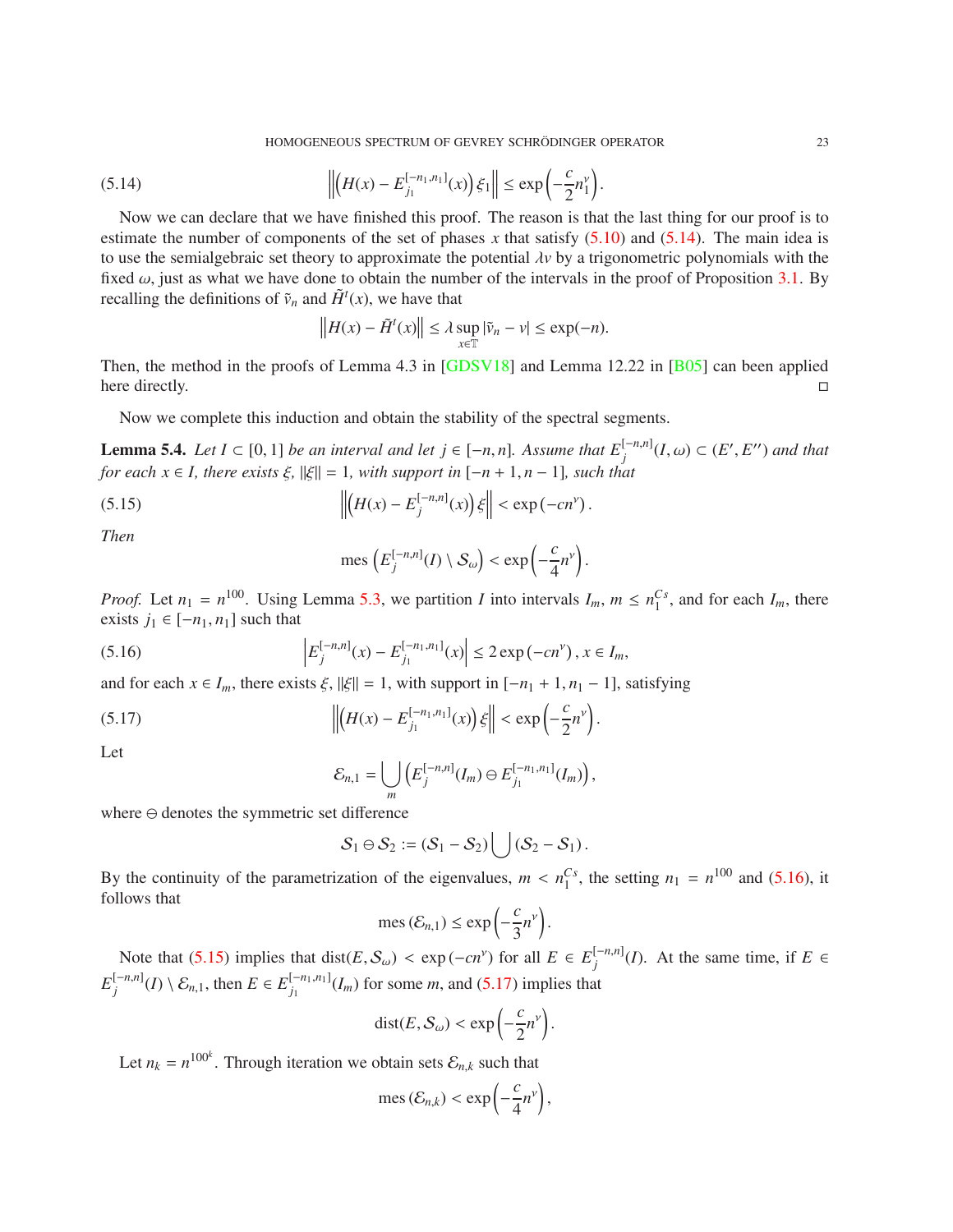and if  $E \in E_j^{[-n,n]}(I) \setminus \bigcup_{l \leq k} \mathcal{E}_{n,l}$ , then

$$
dist(E, S_{\omega}) < \exp\left(-\frac{c}{3}n^{\nu}\right).
$$

Therefore, we finish this proof by noting that

$$
E_{j_0}^{[-n,n]}(I) \setminus S_\omega \subset \bigcup_k \mathcal{E}_{n,k}.
$$

| ____ |
|------|
|      |
|      |
|      |
|      |

# 5.2. The proof of the homogeneity.

*The proof of Theorem [1.](#page-2-2)* Lemma [5.1](#page-19-3) implies that there exist  $j \in [-n, n]$  and of a segment  $I, |I| > c \exp\left(-\left(\log n\right)^{\frac{8A}{\nu}}\right)$ , centered at a point  $x_0$ , such that

(5.18) 
$$
|E_j^{[-n,n]}(x_0) - E| \le \exp\left(-n^{\frac{\gamma}{4}}\right),
$$

and for any  $x \in I$  there exists  $\xi$ ,  $\|\xi\| = 1$ , with support in  $[-n + 1, n - 1]$ , such that

$$
\left\| \left( H(x) - E_j^{[-n,n]}(x) \right) \xi \right\| < \exp(-cn^{\nu}).
$$

Then, we can apply Lemma [5.4](#page-22-4) to get

mes 
$$
(E_j^{[-n,n]}(I) \setminus S_\omega) \le \exp\left(-\frac{c}{4}n^{\nu}\right).
$$

Recall that

mes 
$$
E_j^{[-n,n]}(I) > \exp\left(-(\log n)^{\frac{32A}{\nu^2}}\right).
$$

Hence, we choose  $\sigma_0 = \exp\left(-\left(\log n_0\right)^{\frac{32A}{\nu^2}}\right)$ . Then, for any  $\sigma < \sigma_0$ , there exists some  $n > n_0$  such that  $\exp\left(-\left(\log n\right)^{\frac{32A}{\nu^2}}\right) \sim \sigma$ , and

$$
\left| \left( E_0 - \exp\left( - (\log n)^{\frac{32A}{\gamma^2}} \right), E_0 + \exp\left( - (\log n)^{\frac{32A}{\gamma^2}} \right) \right) \cap \mathcal{S}_{\omega} \right|
$$
\n
$$
\geq \exp\left( - (\log n)^{\frac{32A}{\gamma^2}} \right) - \exp\left( -n^{\frac{\gamma}{4}} \right) - \exp\left( -\frac{c}{4} n^{\gamma} \right)
$$
\n
$$
\geq \frac{1}{2} \exp\left( - (\log n)^{\frac{32A}{\gamma^2}} \right).
$$

It implies that diam( $S_{\omega}$ ) > 0 and the homogeneity holds for  $\tau = \begin{cases} \frac{1}{4}, & \sigma \leq \sigma_0, \\ \frac{1}{4} \sqrt{\sigma_0} & \sigma > \sigma_0. \end{cases}$  $\frac{\sigma_0}{4 \operatorname{diam}(\mathcal{S}_{\omega})}, \quad \sigma > \sigma_0.$ . — Первый проста проста проста проста проста проста проста проста проста проста проста проста проста проста п<br>Село в село в село в село в село в село в село в село в село в село в село в село в село в село в село в село

### **REFERENCES**

<span id="page-23-5"></span><span id="page-23-4"></span><span id="page-23-3"></span><span id="page-23-2"></span><span id="page-23-1"></span><span id="page-23-0"></span>

| [AJ09]   | A. Avila and S. Jitomirskaya, <i>The Ten Martini Problem</i> , Ann. Math. 170(2009), 303-342.                            |
|----------|--------------------------------------------------------------------------------------------------------------------------|
| [ALSZ21] | A.Avila, Y. Last, M. Shamis and Q. Zhou, On the abominable properties of the almost Mathieu operator with                |
|          | well approximated frequencies. arXiv:2110.07974.                                                                         |
| [BDGL15] | I.Binder, D.Damanik, M.Goldstein and M. Lukic, Almost periodicity in time of solutions of the KdV equation,              |
|          | Duke Math. Journal 167(2018), 2633-2678.                                                                                 |
| [B05]    | J. Bourgain, Green 's Function Estimates for Lattice Schrödinger Operators and Applications. Ann. Math. Stud.            |
|          | Princeton, NJ: Princeton University Press, 158,2005.                                                                     |
| [BG00]   | J.Bourgain and M.Goldstein, On nonperturbative localization with quasi-periodic potential. Ann. of Math. 152             |
|          | $(2000), 835-879.$                                                                                                       |
| [BGS01]  | J.Bourgain, M Goldstein and W. Schlag, Anderson localization for Schrödinger operators on $\mathbb{Z}^2$ with potentials |
|          | given by the skew-shift. Comm. Math. Phys. $220(2001)$ , $583-621$ .                                                     |